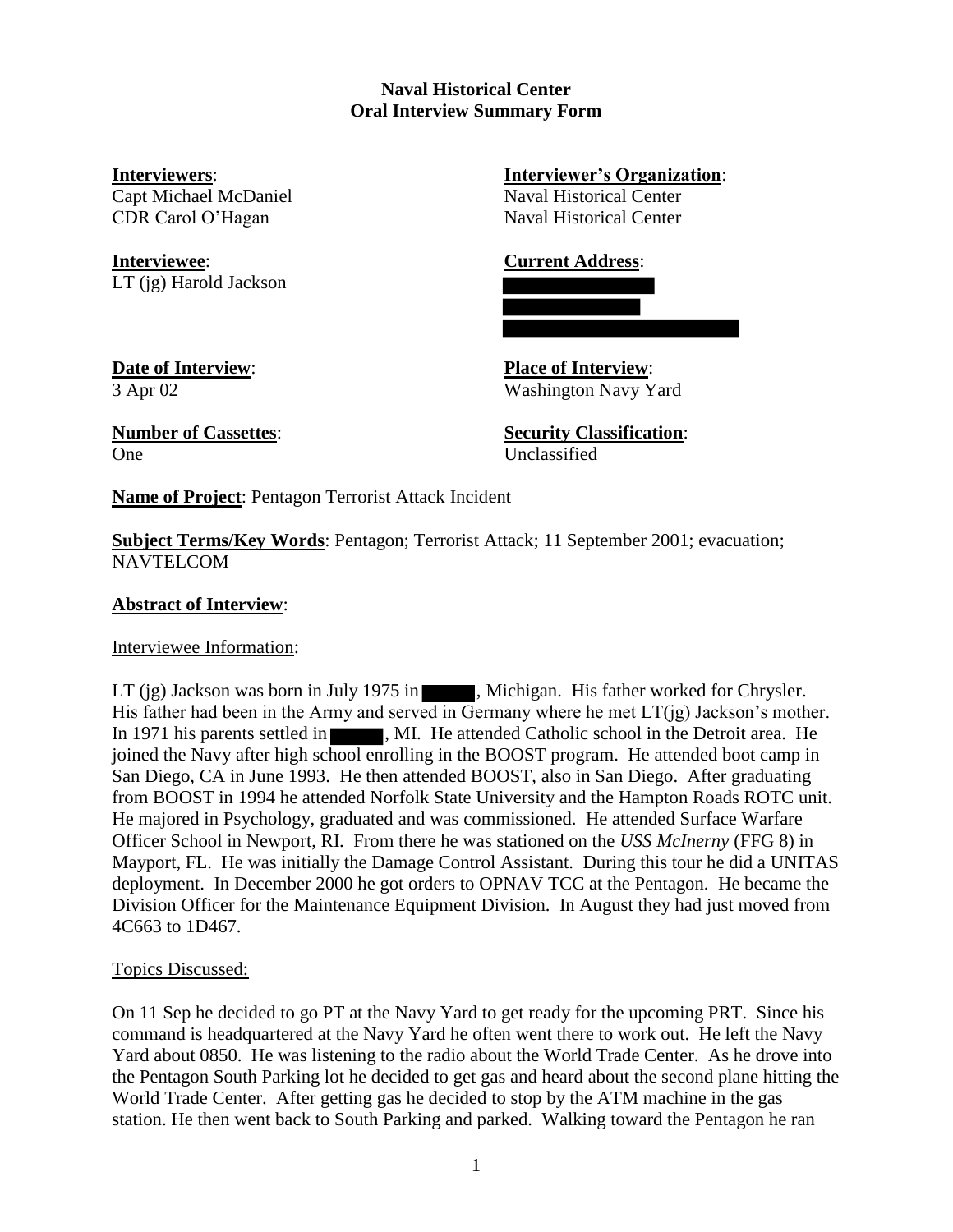into IT1 McCrae, a coworker. They walked into the Pentagon and they were getting on the escalator to go to the First Floor in the A ring between corridors 3 and 4. They heard a loud boom, saw people running and debris. He thought it had been a bomb. They were by an exit to the courtyard so they went out to the courtyard. People were coming out of the building and they migrated toward the middle of the courtyard. He looked up and saw black smoke and debris falling down. He saw an injured man who was bleeding.

They tried to go out to North Parking but the Pentagon police kept redirecting them. When they got to North Parking they tried to find their people. Since they had just moved it made no sense to look for the people in their old evacuation spot, so he assumed they had gone to South Parking. He called the command at the Navy Yard and told the Commanding Officer what was going on. They then decided to walk toward South Parking to try to find some of their people. It was blocked off so they couldn't get there. People were being backed away from the building so they ended up by Fort Meyer. They called the Commanding Officer and reported that they still had not found anyone and she informed them that they had 7 personnel missing. She told them to go home and report to the Navy Yard at 0730 the next day.

They took the Metro home since their cars were in South Parking and they couldn't get to them.

They ended up losing 7 people: A civilian who was a retired Chief, Mr. Roger Woods; YN3 Melissa Barnes; IT2 Kevin Yokum; IT2 Kris Bishundat; ET3 Daniel Caballero; ET3 Chris Burford; and ET2 Brian Moss.

LT (jg) Jackson went to the Pentagon to view the site 2-3 weeks after 11 Sep. He thought he might be able to recover some material. When he got there he saw that to the left of where his desk should have been was the hole. It looked like the people died from the explosion.

There were four people who worked out of the space who weren't there; Petty Officer Hardiman was taking a smoke break; LT (jg) Jackson; LCDR Davis (their OIC) and ET1 Coulson (he was doing a PT test).

At first it seemed like a dream that it happened. After about 2 weeks LT (jg) Jackson found he had to sleep with the lights on. He spoke to a chaplain about this.

He's thankful he went to the ATM machine. That \$30 saved his life. He told his dad to play combinations of 3 and 0 in the lottery the next day.

That night on the news he saw exactly where the plane had hit. He went on the Internet and saw the graphics of the building and realized the plane had hit where his office was.

On 12 Sep he went to work at the Navy Yard. They began to assume the missing were dead. They initiated the inventory of goods for the missing people who were single. The CACO's went out to the families and made preliminary visits. The Commanding Officer and LCDR Davis went to visit the families with the CACO's as well. LT (jg) Jackson went with the CACO to visit Mr. Woods's family.

LT (jg) Jackson was designated to inventory IT2 Yokum's belongings. He collected his gear and sent it to his family. He did this with IT1 McCrae. He also shipped ET3 Burford's car back to North Carolina.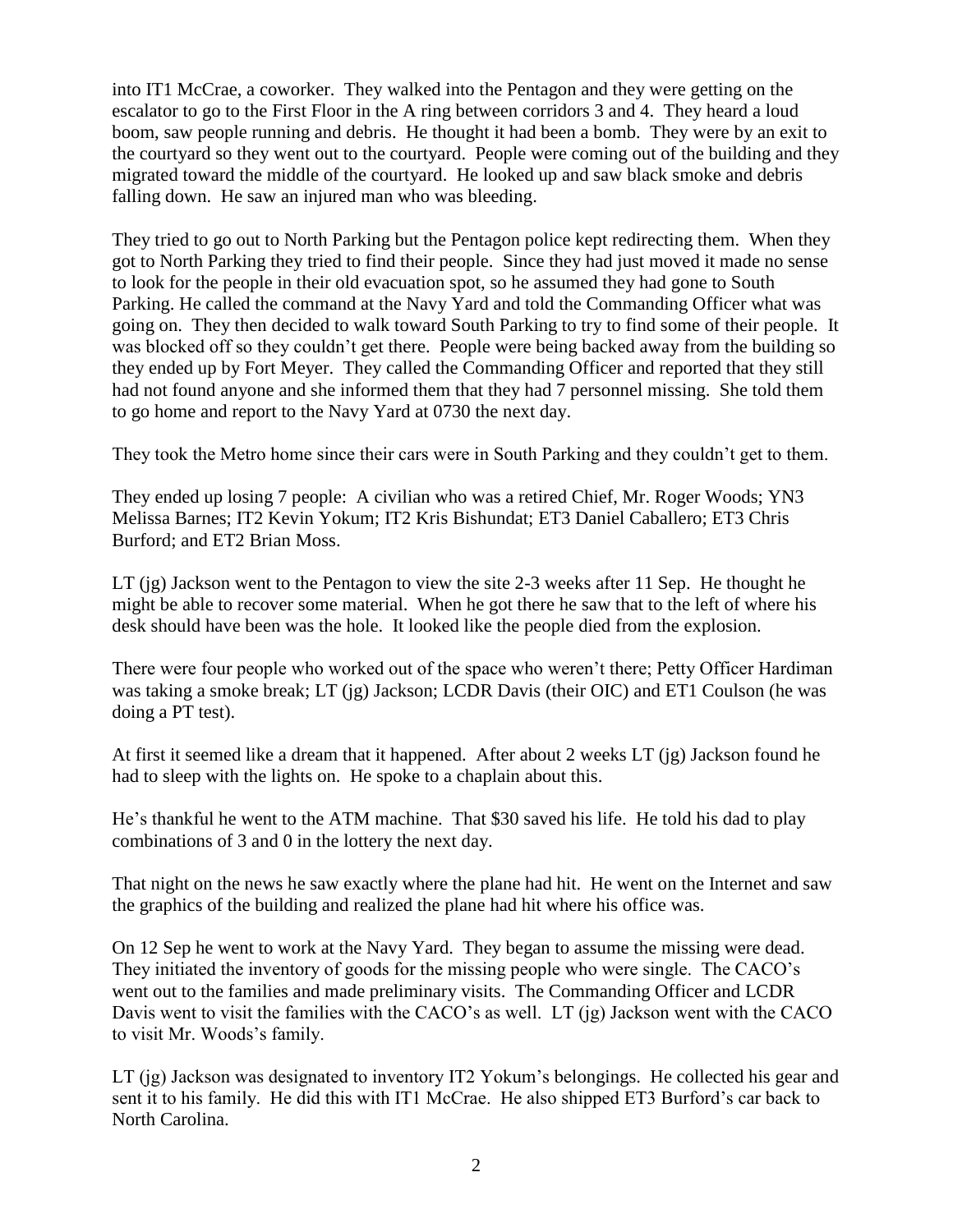They had a Command Memorial at the Women's Memorial in Arlington.

YN3 Barnes was their administrative person who handled all admin issues and handled the Plan of the Week. IT2 Yokum was the Training Petty Officer for OPNAV TCC. Mr. Woods was the Assistant Officer in Charge, the assistant to LCDR Davis. IT2 Bishundat worked the phone switch for people who needed to connect via DSN. ET3 Caballero and Burford and ET2 Moss worked the maintenance of the equipment for the CNO. ET3 Caballero also coordinated the VTC's. ET3 Burford was the Supply and Division Training Petty Officer. ET2 Moss had newly arrived and was being trained to take over as Supply Petty Officer as well as the Work Center Supervisor for the ET's.

The function of their command is message traffic for 700 commands in the area.

Abstracted by: CDR Carol O'Hagan 15 Apr 02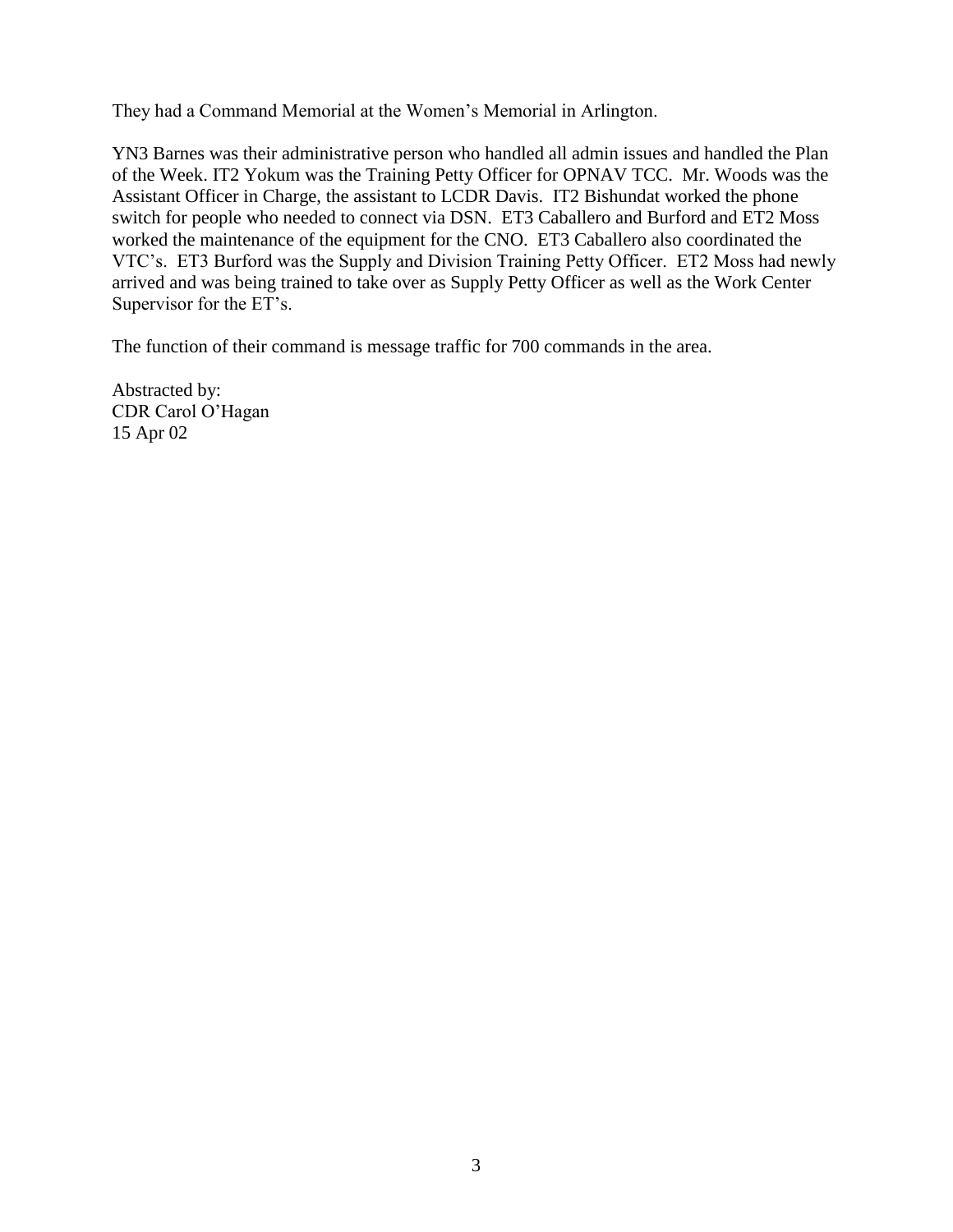## **Naval Historical Center Oral Interview Transcript**

Capt Michael McDaniel Naval Historical Center CDR Carol O'Hagan Naval Historical Center

**Interviewee**: **Current Address**: LT (jg) Harold Jackson

# **Interviewers**: **Interviewer's Organization**:

**Date of Interview**: **Place of Interview**: 3 Apr 2002 Washington Navy Yard

One Unclassified

**Number of Cassettes**: **Security Classification**:

**Name of Project**: Pentagon Terrorist Attack Incident

**Subject Terms/Key Words**: Navy Command Center; Top Hand; Pentagon; Terrorist Attack; 11 September 2001; Evacuation; NAVTELCOM

# **Transcript of Interview**:

Interviewee Information:

LT (jg) Jackson was born in July 1975 in  $\blacksquare$ , Michigan. His father worked for Chrysler. His father had been in the Army and served in Germany where he met  $LT(ig)$  Jackson's mother. In 1971 his parents settled in , MI. He attended Catholic school in the Detroit area. He joined the Navy after high school enrolling in the BOOST program. He attended boot camp in San Diego, CA in June 1993. He then attended BOOST, also in San Diego. After graduating from BOOST in 1994 he attended Norfolk State University and the Hampton Roads ROTC unit. He majored in Psychology, graduated and was commissioned. He attended Surface Warfare Officer School in Newport, RI. From there he was stationed on the *USS McInerny* (FFG 8) in Mayport, FL. He was initially the Damage Control Assistant. During this tour he did a UNITAS deployment. In December 2000 he got orders to OPNAV TCC at the Pentagon. He became the Division Officer for the Maintenance Equipment Division. In August they had just moved from 4C663 to 1D467.

Topics Discussed:

Q. (13:09) You were right next to the Command Center?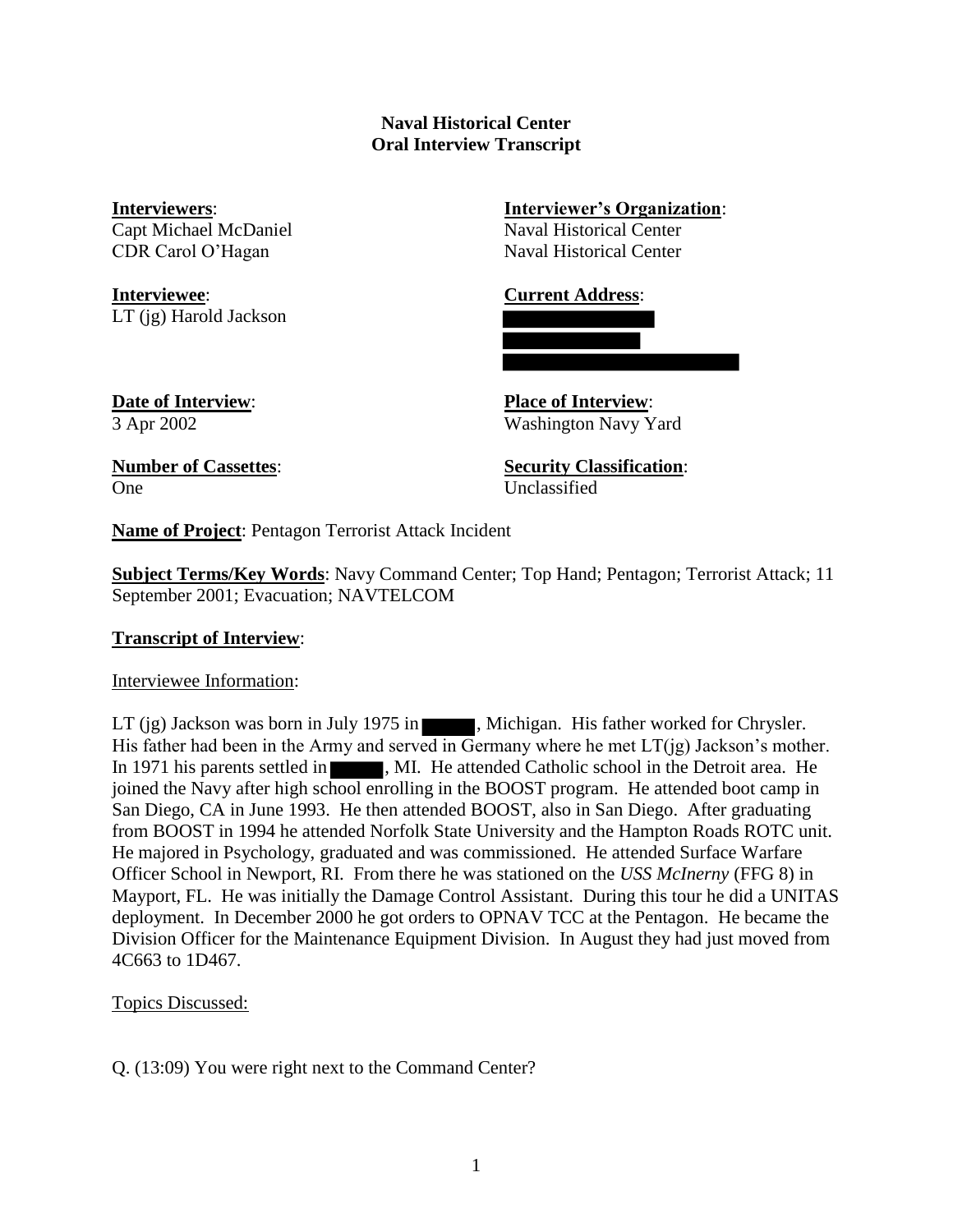A. We were in the Command Center.

Q. (13:12) In the Command Center itself. There was a little section where you were? A. Yeah, yes, sir. So we were in the Command Center and that day, September 11<sup>th</sup>, my girlfriend had mentioned to me that I should go to PT to start getting back into shape because we had a PRT coming up. So that morning I was like OK, I'll go to PT and usually we PT over at Fort Myer, but that day, well actually we PT'd over at Fort Meyer before and then when we got our new OIC everything switched to where we PT'd in the Pentagon at the POAC. For Officers, we would have to pay and me being a cheapskate didn't want to pay so I decided to PT over at the Navy Yard, which is where part of our command is. Well actually that's the head of our command.

Q. (14:04) Over there before September.

A. Over there.

Q. (14:10) They were there already.

A. What's that?

Q. (14:11) The rest of your command was over at the Annex?

A. Well,

Q. (14:15) Oh, Navy Yard. Oh I'm sorry, I was –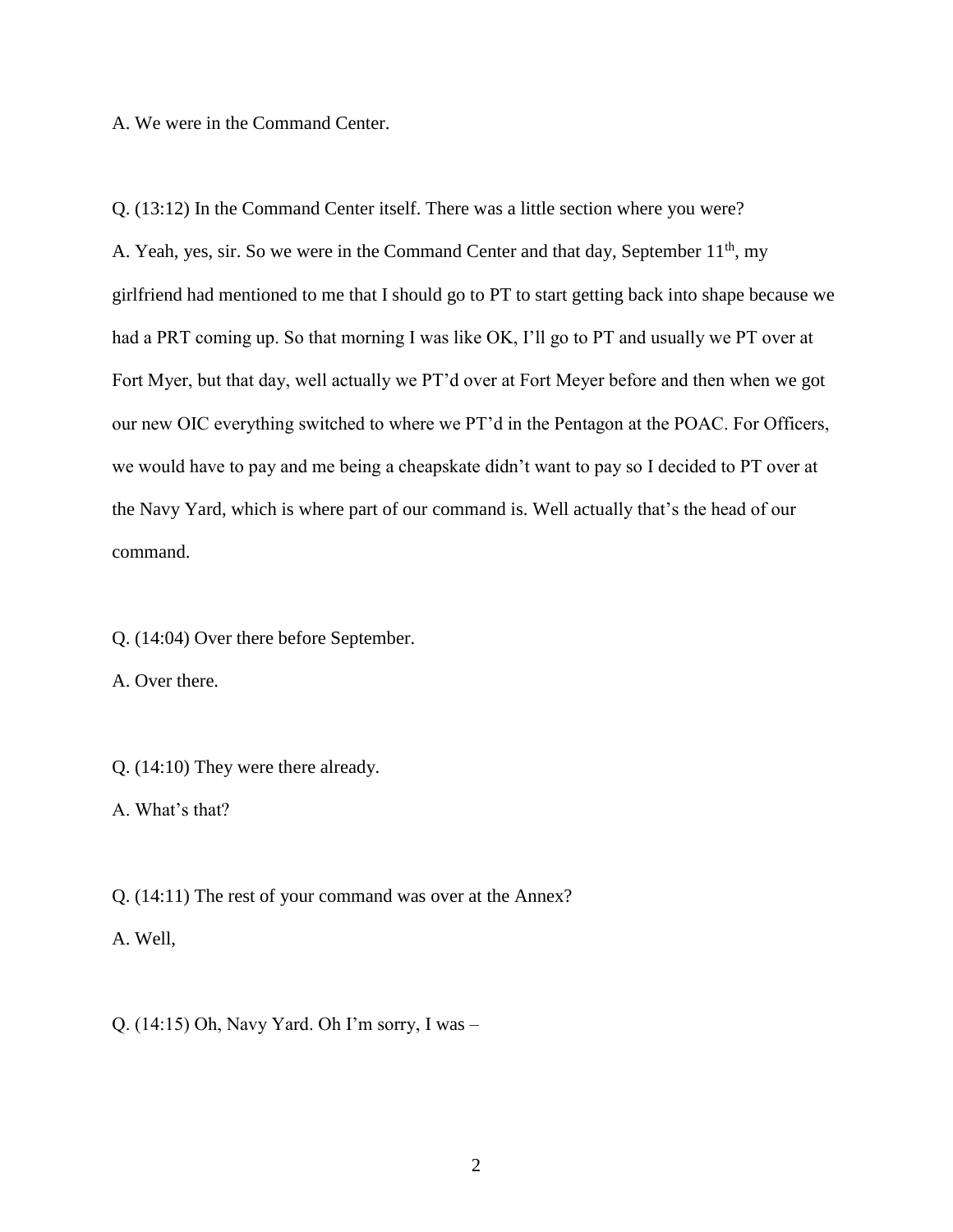A. See our command is like, we have most of our command over at the Navy Yard, and then we have like I won't say a subordinate command, but it's not even a detachment. It's like part of our command works at the Pentagon for OPNAV TCC. So I was over there and you know I was just telling you about I would PT or whatever. And that morning I decided to PT over at the Navy Yard, because I didn't want to pay to PT. So I was over there PTing and no one really showed up for PT that morning so it was me and another guy. We just worked out on our own and I left the Navy Yard after my shower at about, had to be about 8:50, close to nine o'clock on September  $11^{\text{th}}$ .

As I was driving over, I was listening to the radio and they were mentioning how a plane had crashed into one of the World Trade Centers. I was like, "How can a plane just crash into a World Trade Center?" I mean, the pilot must have been drunk or something and he didn't know what he was doing. So I didn't really pay it no mind, and as I was driving to the Pentagon parking lot, South Parking lot, I decided that instead of parking I was going to go get gas for my truck.

I went to the gas station and that's when I heard that another plane had hit the Trade Center, and I was thinking, "OK, that's not an accident. Something's happening. Something really bad's going on."

So as I was getting my gas, I was listening to the radio and as I was leaving the gas station. Something told me to go get money out of the ATM machine, because there's one right by the gas station. So I was like, OK, I went to the ATM. Got in my truck and went and was going to park in the same spot that I was going to initially park in and as I was walking toward the Pentagon I ran into another one of my co-workers, IT1 MC CREA, and she was, we started discussing you know the events in New York.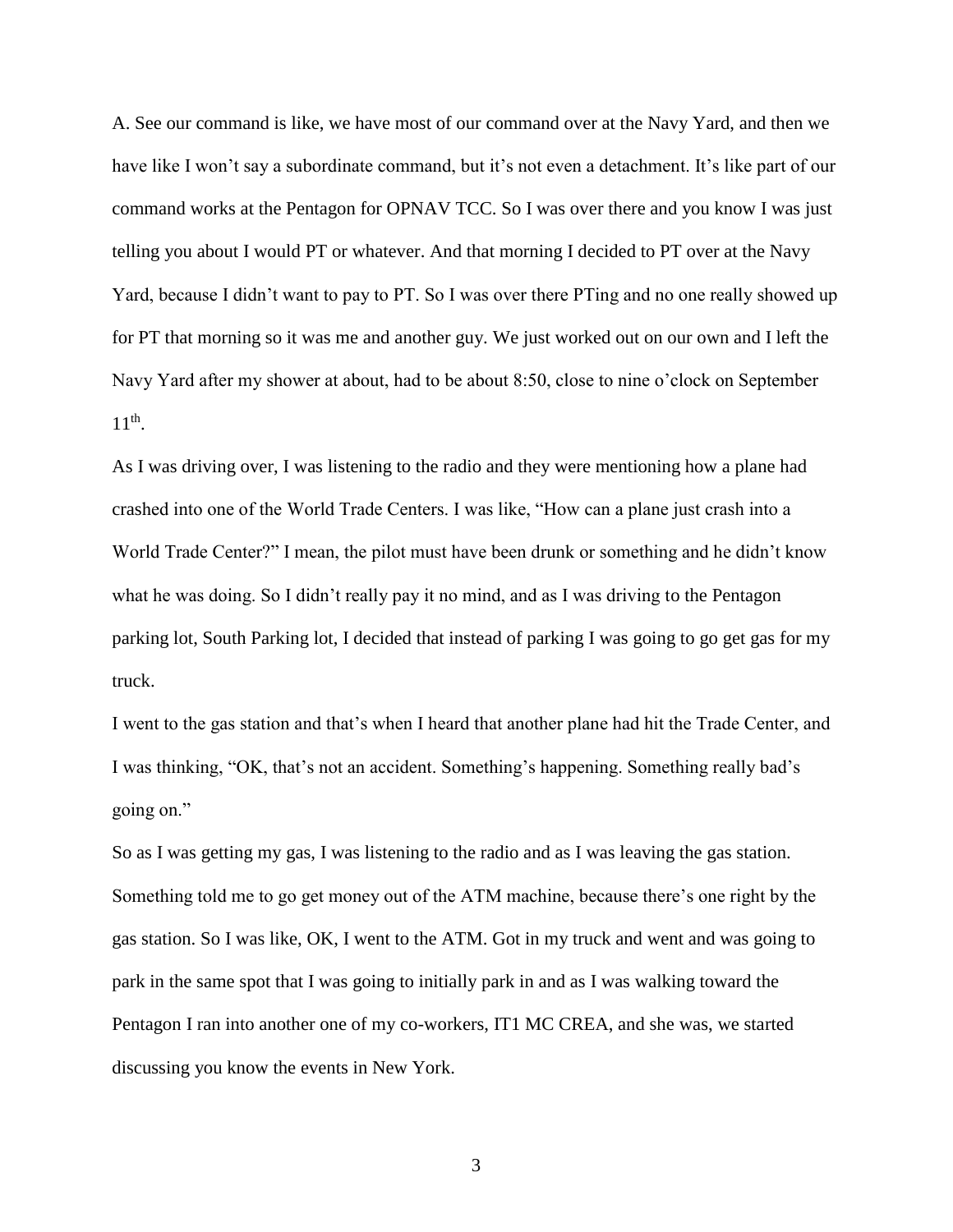I was like, "Man, that's a shame," and then I began to talk about you know, "What if they hit the Pentagon. There's nothing we can do." you know. Then we walked in; went through the security check; walked down one hall, or passageway and then walked down another passageway to where the new area where they had just renovated. There was an escalator that led down to the first floor. I was on the second floor in the A ring between corridors 3 and 4 and just as we were about to go down the escalator, we heard a loud boom, and we saw people running and we saw debris.

My first reaction was that it was a bomb. I didn't think an airplane hit the Pentagon.

## Q. (17:25) Describe the boom.

A. It was loud. The building shook and it was kind of scary, but I kind of remained calm. I didn't know what I was supposed to do initially, but in the A ring, it's right near the courtyard and so we were right by an exit where we could go out into the courtyard. But my first initial reaction was to keep going forward, but then we pulled back when we saw the debris and the people running from where we were trying to head to. So we ran down the stairs, outside into the courtyard and stayed like under, not really under the building, but they had like an overhang. So we were standing there and people were coming out of the building on the first floor, so we all started to migrate toward the middle of the courtyard and at that time I had looked up and I saw black smoke and a lot of debris, like falling down.

I didn't realize where the plane had hit until later that evening and I remember people running scared. They didn't, no one knew what was going on. They had, it was like chaos, and I remember seeing a guy who was, I guess he had got cut or something because he was bleeding from his head and it was kind of bad. Me and IT1 MC CREA basically asked this guy if he was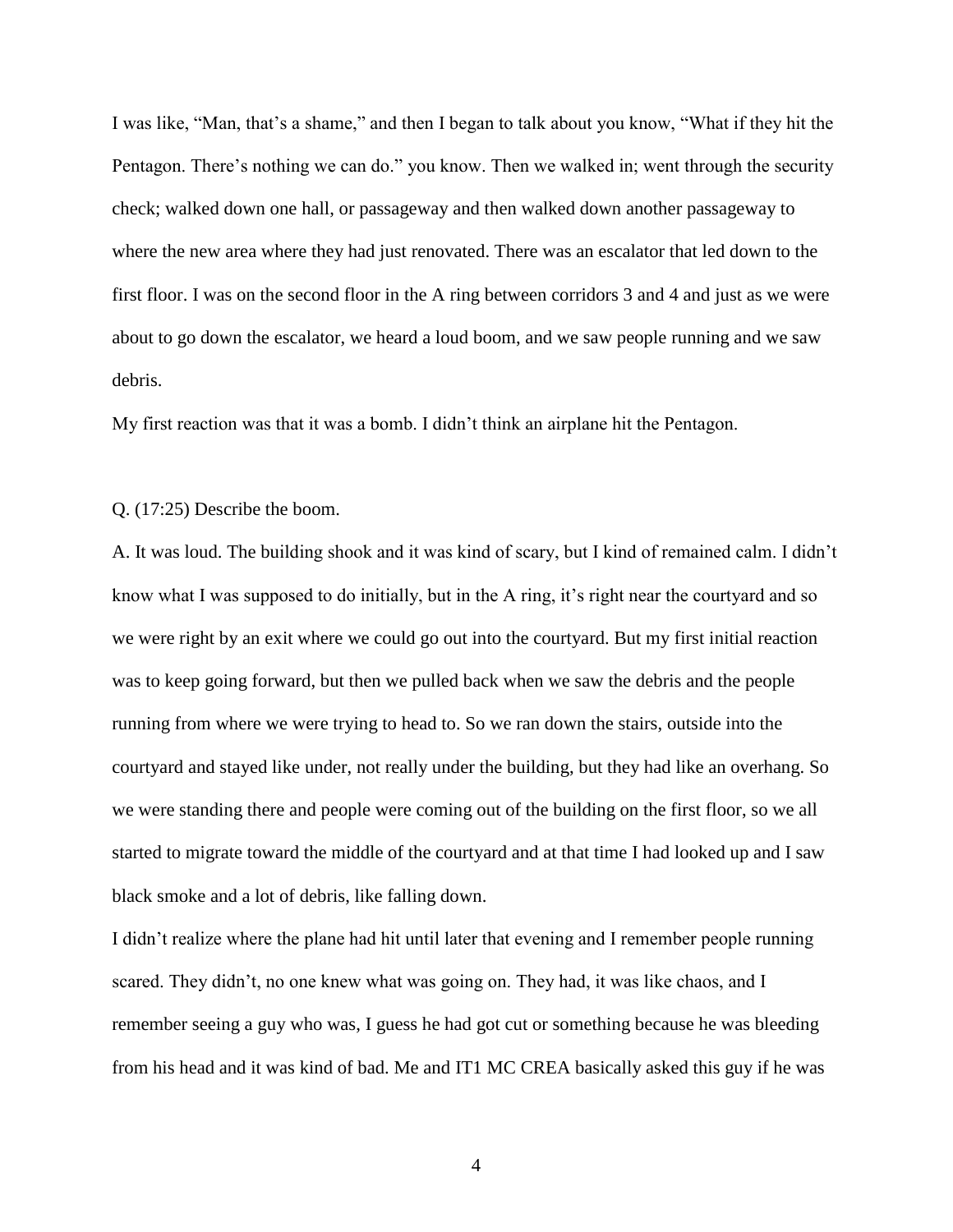OK, if he needed help, and he needed to cover up his wound. That's when the rush had came out, and so we more or less lost him. We don't know where he went.

So everyone ended up trying to go out to North Parking lot but we kept getting re-directed by I guess the police, the Pentagon police, so there was really no, no one knew where they were supposed to go. They knew they needed to get to North Parking, but I had never evacuated that building before so I was really following everybody else.

When we finally got to North Parking which is by the I guess, the Child Development Center, they had I guess a duty vehicle out there that was basically playing the radio and having the interviews of, you know, I guess like SAM DONALDSON or somebody, talk show hosts. They were discussing it and we were trying to find out where our people were, because when we had moved down to the new area, it made no sense to evacuate to where we were supposed to go before. So I assume that everybody went to South Parking lot. I was trying to call my command over at the Navy Yard and let them know what happened and it was kind of hard to get through because the cell phones were I guess were, the lines, satellites were plowed or whatever. When I finally got through I let my command officer know that, I told her it was a bomb. I didn't know it was an airplane.She was like, "Yeah, we heard. We heard. Who's all with you?" She wanted basically a muster report.

I was like, "Well, right now it's just me and IT1 MC CREA."

She was like, "OK, OK, well try to find everybody else and give me a call back."

Right after she hung up I called my mother and basically was trying to get in touch with her to let her know I was OK, because I'm assuming they had saw what happened on TV. When I finally got in touch with her, it was like maybe 10:15 when I called her, and when she heard my voice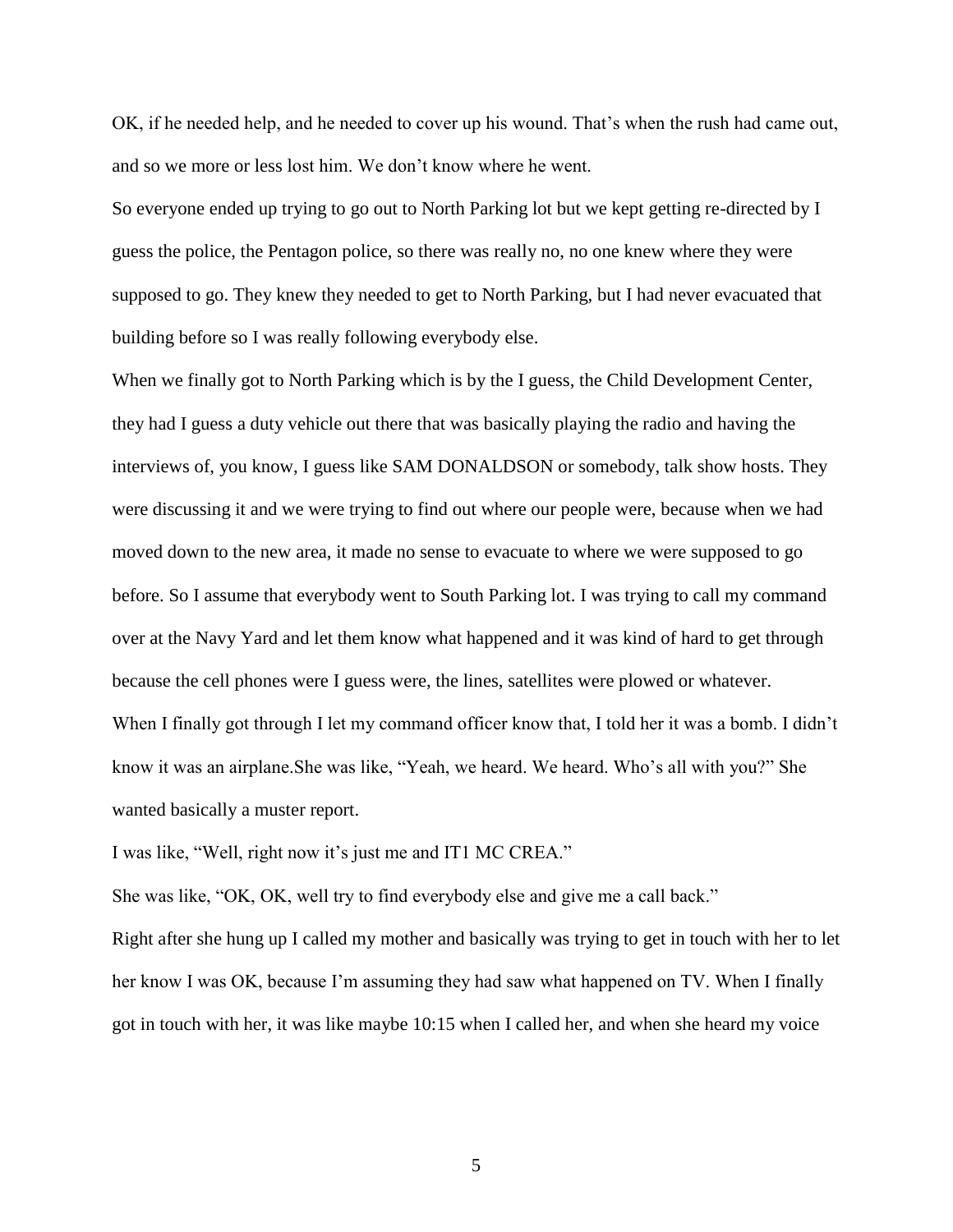she began to cry and basically was just happy that I was alive. But she didn't know where I had worked at, so if she had really known I think she would have been more hysterical than she was. After I called her, I tried to call Command back and let them know that we didn't have anymore people, that we didn't, there was no one else with us, as far as muster report.

I stayed where I was because IT1 MC CREA knew where we were supposed to muster at before and we, she came back and let me know there was, she couldn't find anybody else. Then we started to try to walk toward South Parking lot because that's where I thought you know most of our people would go because it was closer than going all the way through the other side of the building. But we couldn't get over there because they had it blocked off, whatever. So we came back and then they, there was a lot of people telling us there's another inbound plane and to get as far away from the Pentagon as possible. So everybody started walking away from the building and we ended up, I believe it was near Fort Myer where they had us, and basically we ended up in Roslyn and that's when we called our commanding officer again and let her know that we still didn't find anybody.

She had let us know that they still only had, there was seven people missing. So it was like, OK –

Q. (22:53) How many total people did you have in the Pentagon at any given time?

A. In the Pentagon? I'd say about sixty, but they were in a different section of the Pentagon. See, the part that we had just down to there was probably like eleven people usually in the space that we had.

Q. (23:20) Inside the Command Center?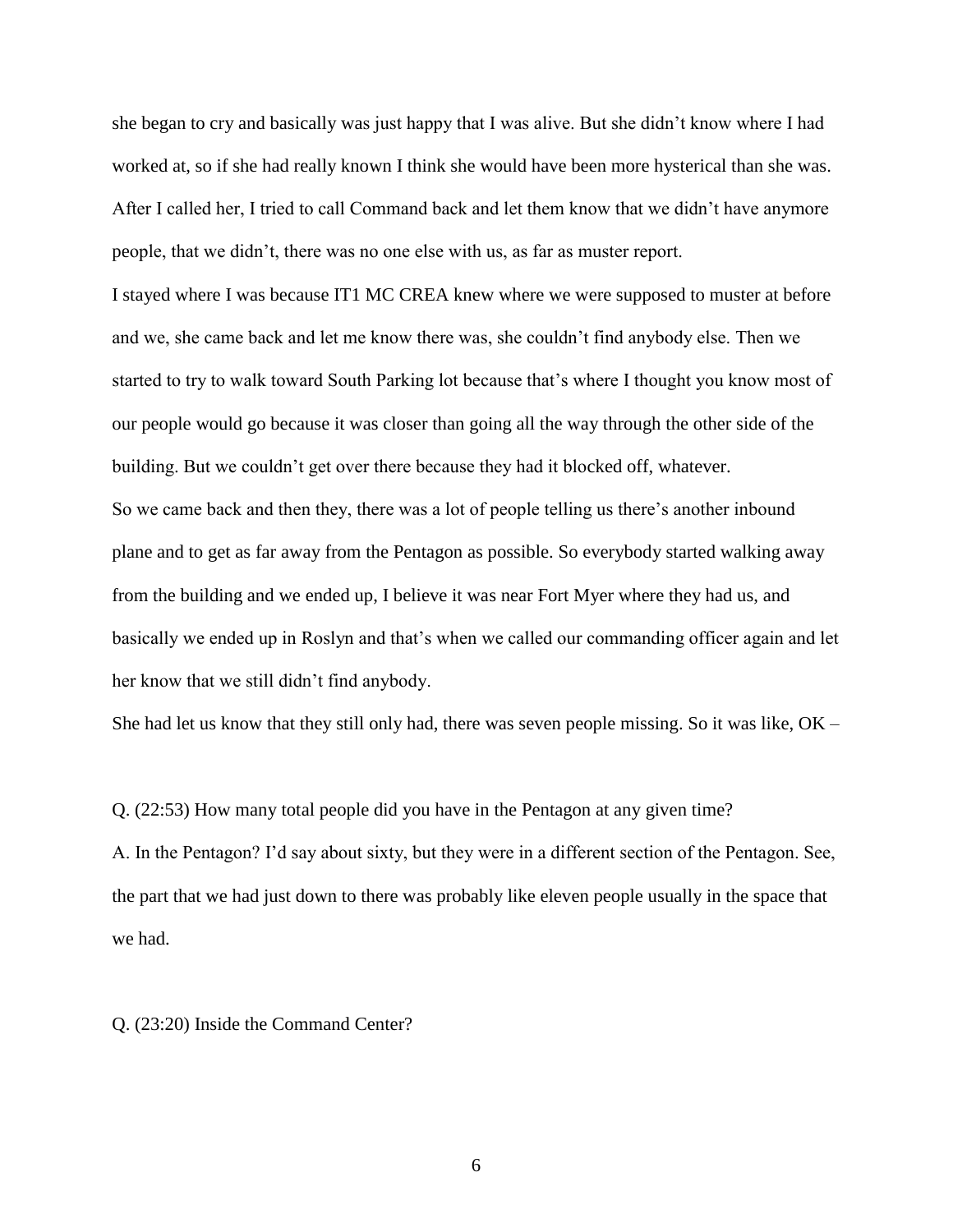A. Right, from our command. So when she had told us that they had, they were still missing seven people, I didn't think they were dead. After she told us that basically we could go home and just come to the Navy Yard tomorrow because they weren't letting anybody on or off base at the Navy Yard. So we was like, "OK, well she basically told us to go home," and to call if we know of anything, or heard of anything. They'll let us now, basically come in to work tomorrow at 7:30.

So after she told us that I ended up calling my girlfriend. Basically she did the same thing my mother did. She was just happy to hear, and from what she told me she was at the bookstore, at her college working when the planes hit the Trade Center. When they told her, she was in the back room and they told her that the Pentagon was hit and she basically ran out of the room and ran out of the building and ran to her dorm room to try to call me, but she couldn't get through because the cell phones -

When I finally called her she was basically happy and crying at the same time. So I let her know I was OK, and that I'll be heading home. But at the time, they wouldn't let us into South Parking, which is where we parked so we had to take the Metro to our houses. I gave Petty Office MC CREA some money because she had all her wallet and stuff in her car. Her plan was not to stay there the whole day at work. So I had loaned her some money and she basically thanked me for you know, I guess being calm and you know keeping her calm because –

After we said our good-byes, I ended up going home and watching the news the first ten days. The people that we had lost, there was seven people. We had a civilian who was a retired Chief. We had –

Q. (25:53) Can you name them for us?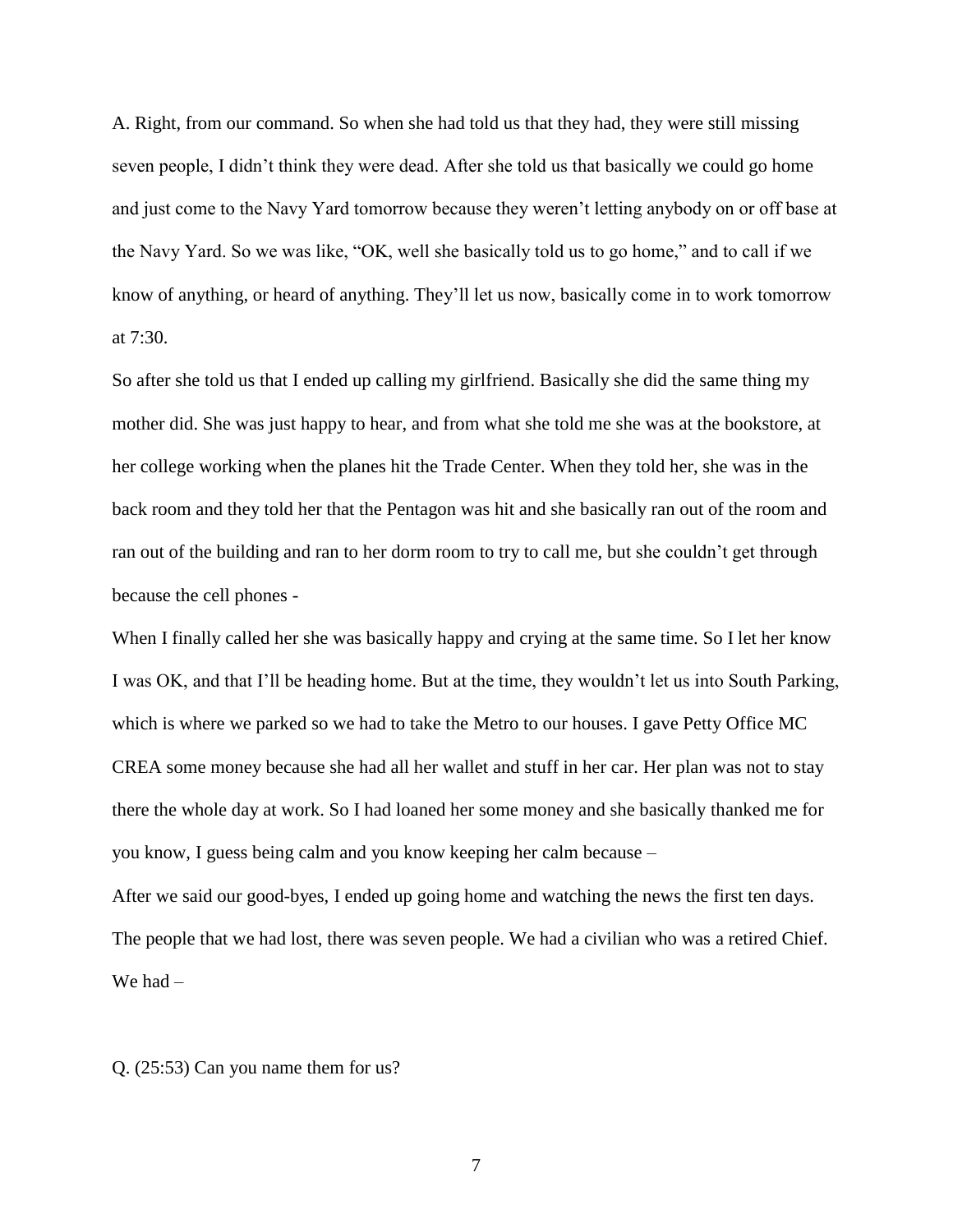A. There was, forgot his last name.

Q. (25:59) Was it MR. WOODS?

A. Yeah, ROGER WOODS was his name. He was our civilian. Then we had, we had a YN MELISSA BARNES. We had KEVIN YOKUM. I think I'd better write these down so I can remember them all. We had MELISSA BARNES, KEVIN YOKUM.

Q. (26:38) MR. WOODS.

A. ROGER WOODS. We had CHRIS BISHUNDAT. He was one of the, one of our new guys. I think he was there about two months, and he was supposed to turn I believe 24 the next day, or something like that. We also have DANIEL CABALLERO. He was one of the guys that actually worked for me at the time. He was a real good guy. We had CHRIS BURFORD, who also worked for me, and we had –

Q. (27:23) Was ET2 MOSS one of them?

A. Yeah, I forgot his first name.

#### Q. (27:24) BRIAN

A. Yeah, BRIAN, BRIAN MOSS. He was one of, he was actually one of my newest guys. He was basically there not even three weeks. He had just transferred from the Ceremonial Guard. PETTY OFFICER BARNES, she was a very nice young lady. She basically helped me out. We would have discussion more or less, I won't say about her private life, but about her I guess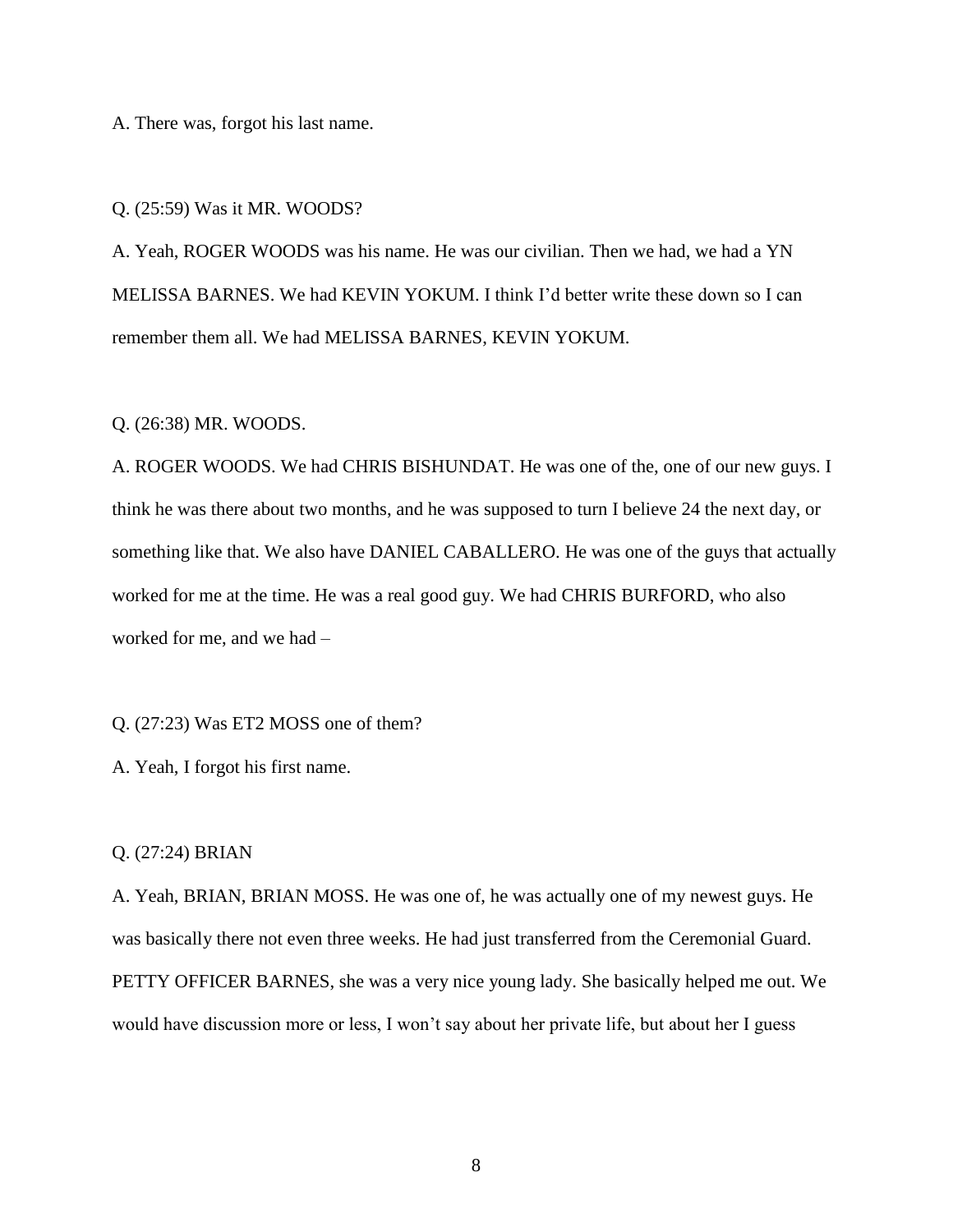situation with her boyfriend, because they were going to get married, and we'd just sit and chat about it, or whatever.

But PETTY OFFICER YOKUM, he was the guy that I actually had to go to his house and basically account for all his items, which was kind of hard for me because him, CABALLERO and BURFORD like maybe a month prior, we had all went to Chillies for happy hour and just hung out and talked and you know so I told them I'd go hang out with them at least once, and you know I thought I'd do it then.

They basically told their sea stories. I was I guess an observer and listened to their stories and thought some of them were unbelievable, and stuff like that.

With Mr. Woods, he was a very smart man. He knew his stuff. He was, he was from Michigan, too, so we had somewhat of a connection and he was a pretty good guy. He wouldn't let stuff slide, but he was firm and I actually liked him. He was pretty cool to me.

PETTY OFFICER BISHUNDAT, I didn't really interact with him. I knew of him, but I didn't really, he was one of the guys that worked from upstairs and then he worked the phone switch. So he was more like one of the guys I saw around, but I didn't really have a conversation with him or anything. So I don't really know of him and the last three guys were actually in my, under my, I guess command, CABALLERO, BURFURD, and MOSS.

CABALLERO, he was a good guy. He always wanted to do what was right and he was good with his maintenance. He did have a slight problem with his VTC information book, which was kind of sloppy and me and ET1 COULSON, we always got on him about that, you know. Make sure it looks right so in case anybody, any of us need to go in their book and you know, get some information and look at it, and so he was from Texas and he was nice.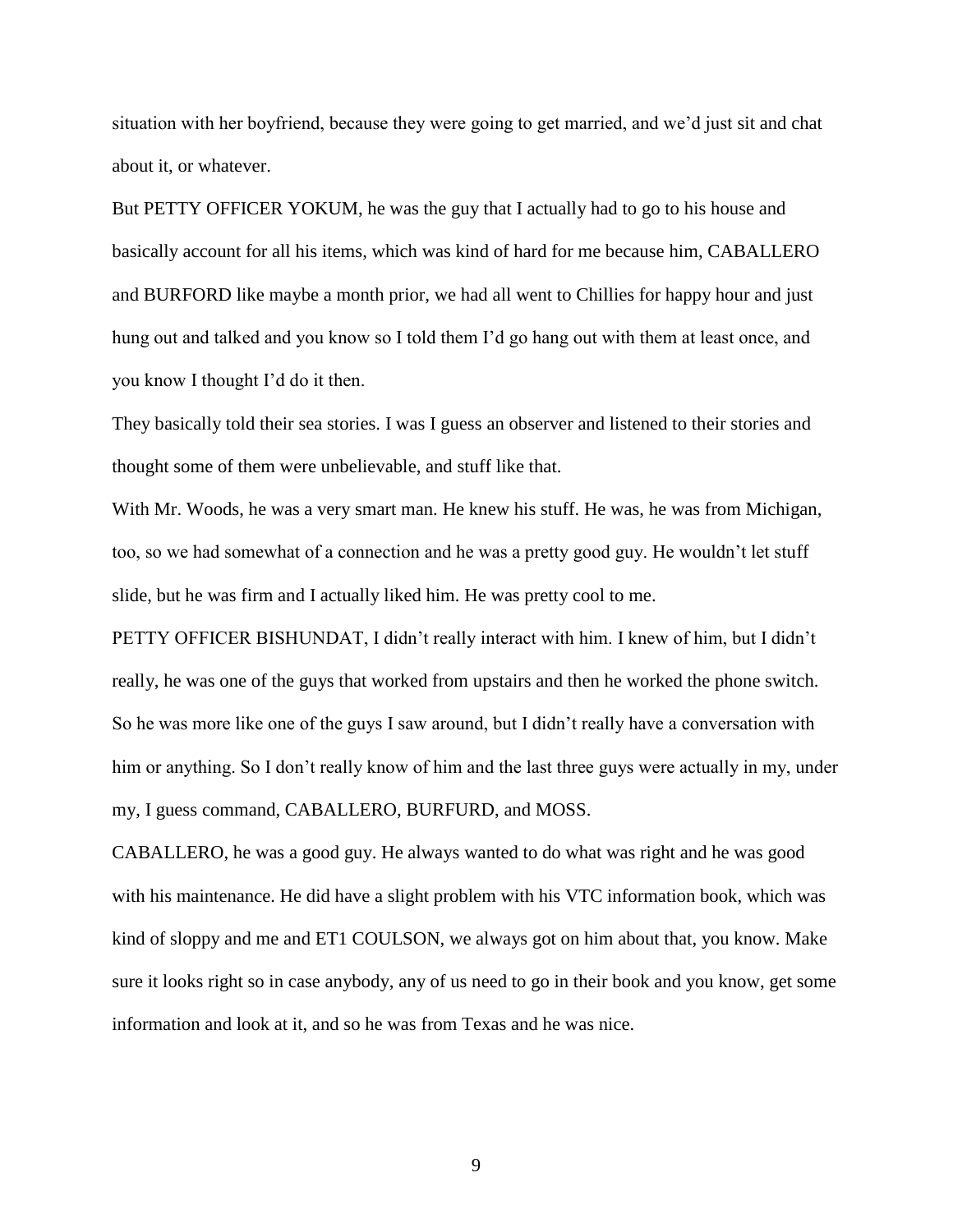With PETTY OFFICER BURFORD, he was a good guy too. He was funny. He would always talk about, his stories, about you know, how you want to talk to this girl, or how you want to talk to that girl. He was a funny character.

PETTY OFFICER MOSS he was a good guy, too. He, I remember one time I had received a phone call on my cell phone and he told me that I was a player. I thought he was funny. I didn't really know him that well. I know he had two kids and a wife and he had some type of medical condition which led him to our command because he wanted to stay in the area, because Bethesda's nearby.

So I talked to him on occasions and he was our, he was going to be taking over for PETTY OFFICER BURFURD as far as supply, our SUPPLY PO. We were getting him into the training, before September  $11<sup>th</sup>$ . To this day when I think of these people, my thoughts go to you know, what were they thinking. Exactly what happened when the plane struck.

Because I actually went to the site where the plane had hit, maybe like two to three weeks after September 11<sup>th</sup>. I didn't know how severe it was so I thought I could you know, recover some of my materials you know. I lost a Palm Pilot and some clothes and some legal officer files and of that stuff and I thought I could reclaim it, because I didn't think it was that bad. But when I got there, all I saw was where my desk should have been, because they basically cleaned the whole area out, I saw where my desk should have been. If I was sitting at my desk and I was to turned to my left, there was the hole right there.

#### Q. (32:21) Right there?

A. Uh huh, and it looked like they didn't die from the initial crash, but from the explosion from all the gas and the fumes, so I don't really know how bad it was for them. I sometimes think you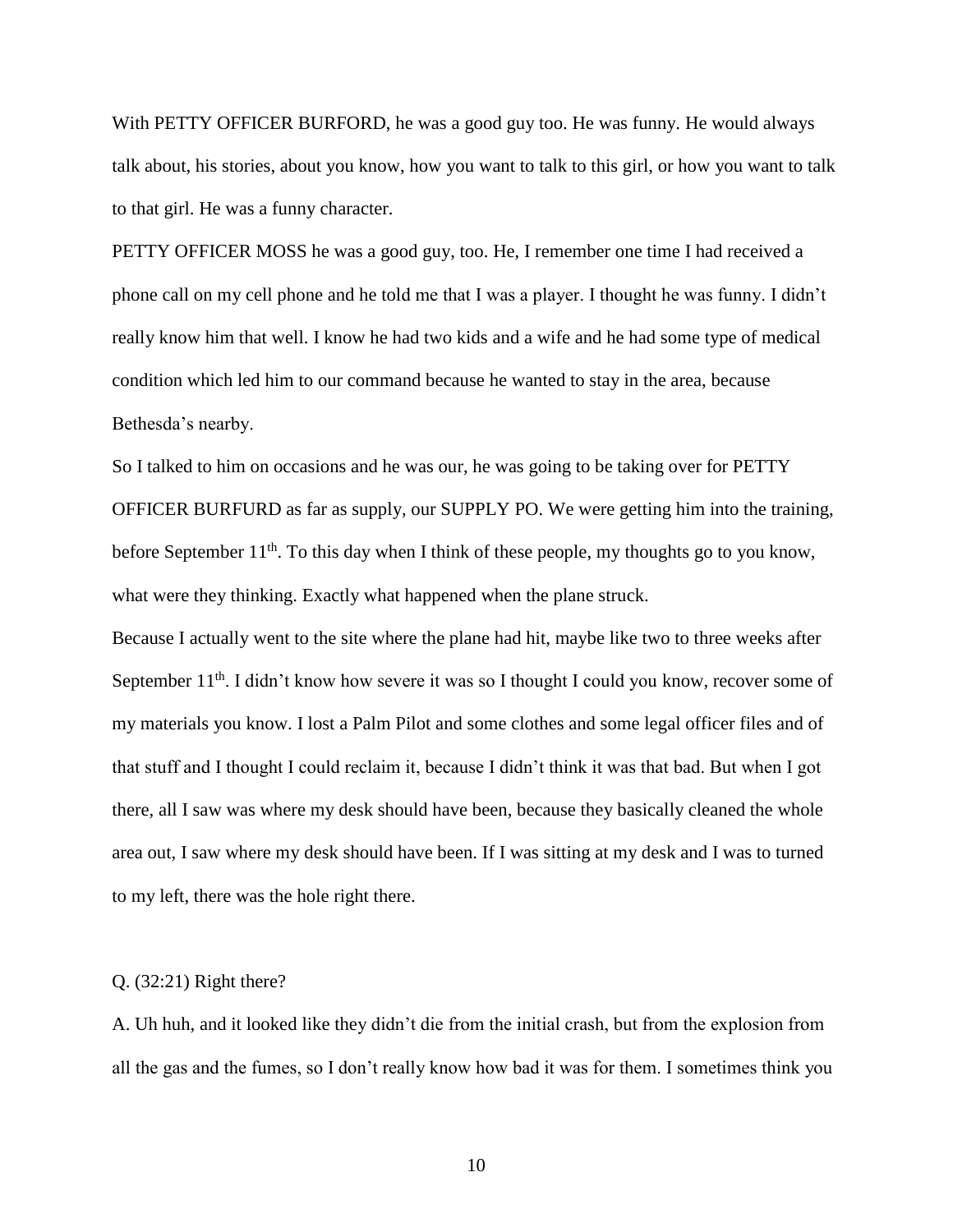know, what were they thinking, because it was like four of us that weren't there. One of them had just went out to take a smoke break, like maybe –

Q, (32:50) Who was that?

A. That was PETTY OFFICER HARDIMAN. She just transferred from here last month, or this month. Yeah, it had to be last month.

She just had left out like two minutes before the plane struck to take a smoke break. Our LIEUTENANT COMMANDER DAVIS, he was in a morning meeting over at the Navy Yard so he wasn't there. PETTY OFFICER COULSON, I think he was doing a PT test that morning, so he wasn't there. I was going to PT. Now I realize that's where everybody was at, doing the PT test while I was doing PT. So I wasn't there.

I'm wondering were they thinking, "Well, where's all our people," you know before you know, when it happened. I wonder if, how they tried to escape you know. Because I'm trying to figure out you know, where were their bodies at. We're they still at the desk when it happened, or were they trying to escape, or – I know they said that some of the bodies were unidentifiable. You know they had to use dental records, and basically you know any type of you know marks they might have had, tattoos or anything like that.

To me it's still a shock that it happened, and I still can't believe that it happened. At first it seemed like a dream you know. And then after about two weeks I found myself not being able to be in my own apartment without the lights being on all the time, especially at night. I would try, I would go to sleep with the lights on and when I talked to a Chaplain about it, he basically said those were my, just my way of handling the situation.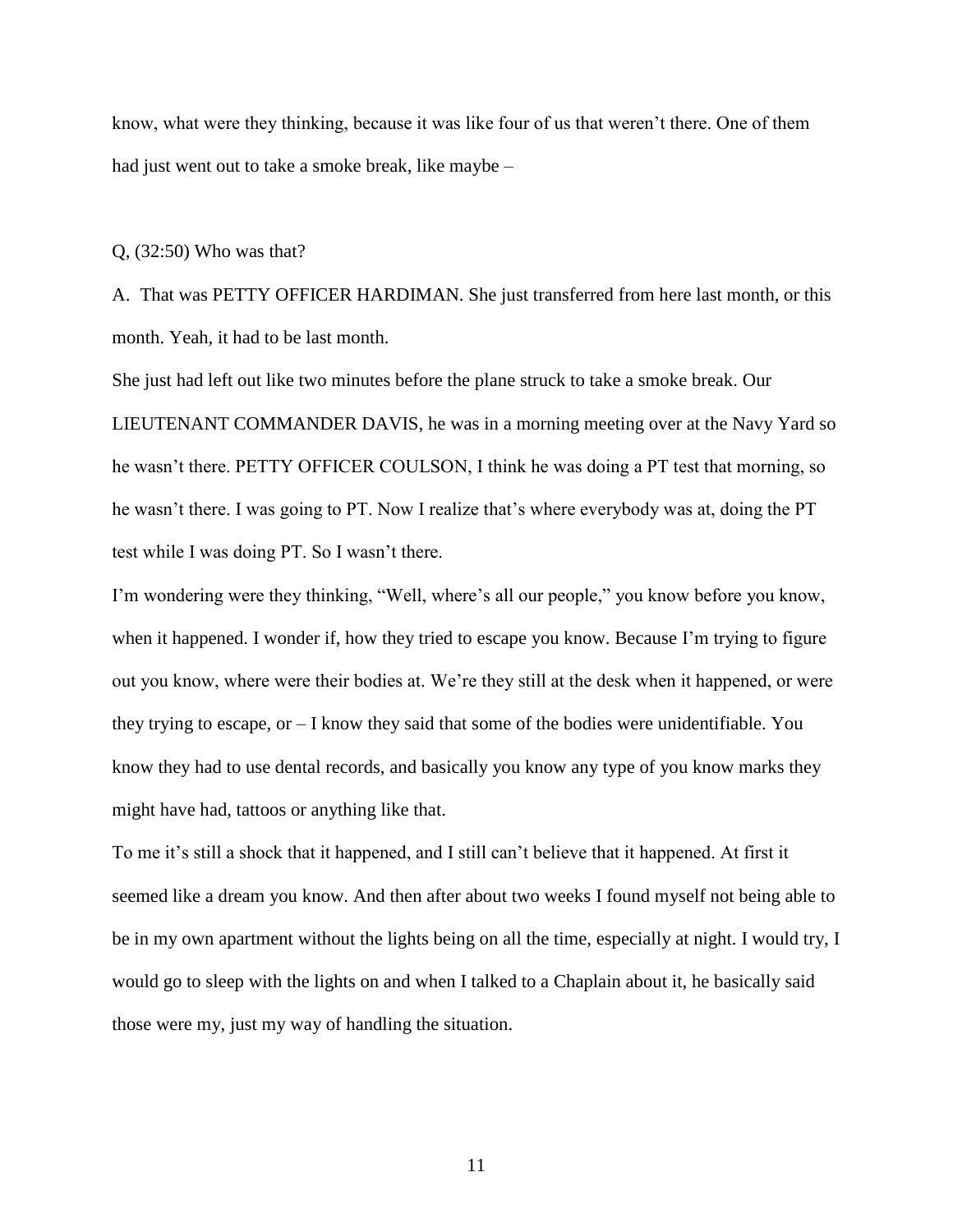I was scared, and I didn't realize it until I had told him about it, that I was trying to maintain some type of security by having the lights on. I still think back and I'm thankful that I wasn't there at the time, but I was supposed to be there. My girlfriend basically convinced me to go to PT. Normally I wouldn't have gone to PT on a Tuesday, because I usually do it Monday, Wednesday and Friday and I was there on a Tuesday doing PT. Because I would have been right in the office at my computer. I also think about you know what if I hadn't of gone to get gas? I still would have been there, because after PT, it was like nine o'clock and I think the plane hit about 9:45 or something like that. So I would have been in my office. Thankfully I went to the ATM machine. That thirty dollars really saved my life.

### Q. (35:59) Did you keep that thirty dollars?

A. No, I ended up spending it, but I did tell my dad to play some lottery numbers for the, the gas amount was like 31 something. I told him to play that four-digit number, because he's really into playing the lottery. I told him to play three hundred, three thousand, thirty, 0-3-0 stuff like that, because that was the thirty dollars that I took out.

#### Q. (36:29) At what point did you find out where the plane had hit?

A. That evening when I was at my house and they were showing I guess a graphic of where the plane hit. I didn't realize that that's where our office had moved to, because the way they showed the graphic, I knew where we entered at. We entered at, we entered at in the second corridor. I'm looking at the picture and I'm think, "OK, is that where my office is?" So I still didn't know that those seven people had died until later, and when I pictured it, I thought, "Man, that's where our office is. That's where we had just moved to." If we had been in our old office, if they had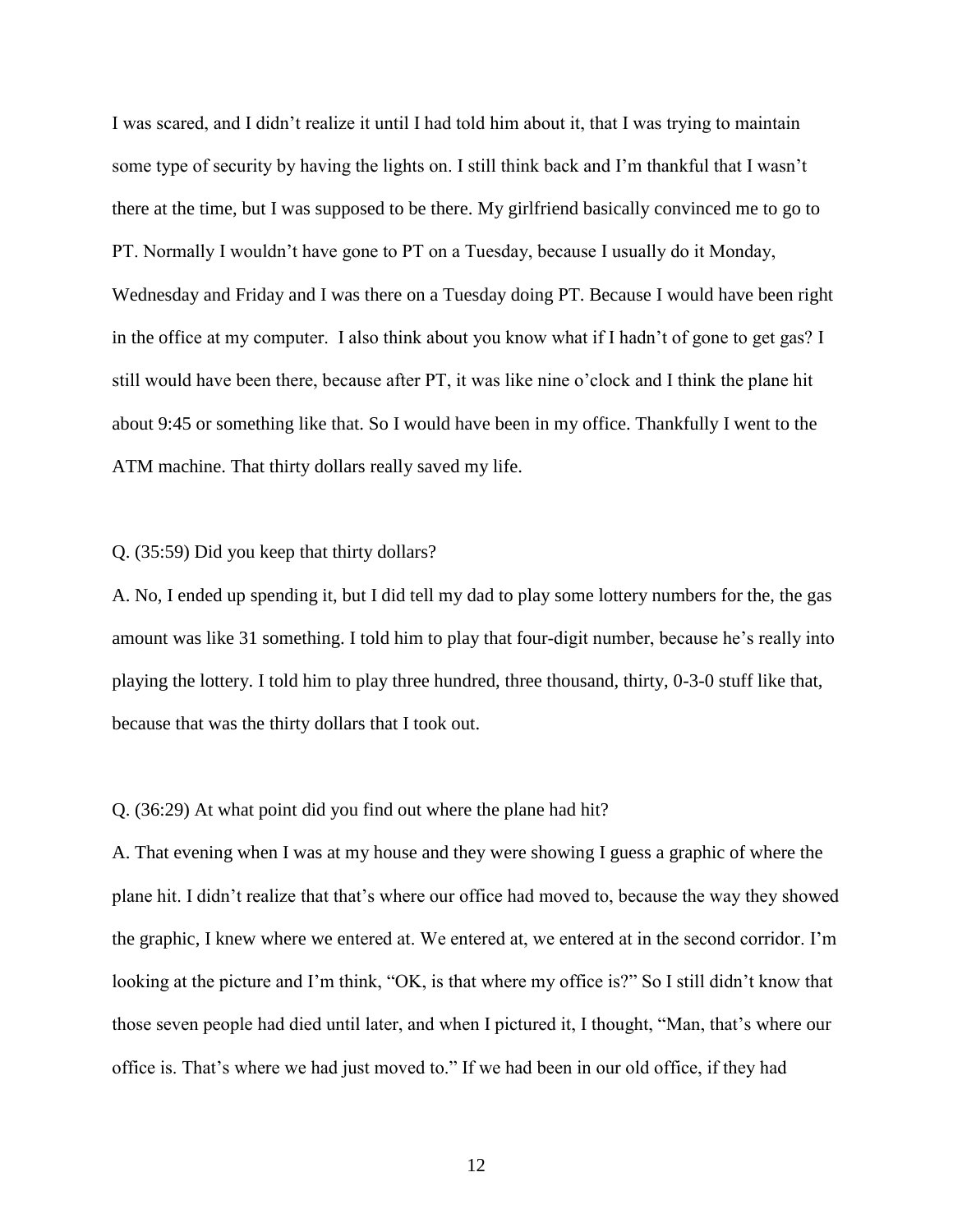delayed our move in, they probably wouldn't have had the situation that we had as far as our command. But that's when I realized where the plane hit and I went on line and got a blow-up picture of where the plane hit and I have that on my refrigerator to this day. I was obviously, I guess I won't say how lucky I am, but you know.

Q. (37:41) Aside from the Chaplain was there any other counseling available to people? A. That was it, just the Chaplain. I think they had two different Chaplains come in. That was in. Basically talked to everybody that (\_\_\_\_\_ Inaudible 38:08).

Q. (38:14) Tell us about the immediate days after.

A. Immediately after that I went into work the next day and basically it was still confusion and since I didn't really have a desk over there, I didn't know what I was supposed to do. They basically began to more or less consider those people dead, our seven. They basically began to I guess, initiate the, I forgot what it's called but the people that were to go and inventory everyone's goods.

Q. (38:52) CACOs? Not CACOs, somebody else.

A. Well we had to interact with the CACOs in order to do that, but there were some people we didn't have to do because of the, they were married and their spouses basically had all their materials. But before, actually before that we had the CACO go out to each family and basically let them know that you know their family member has been basically deceased.

Q. (39:27) Was anybody in the command a part of that, working with the CACOs or were they-?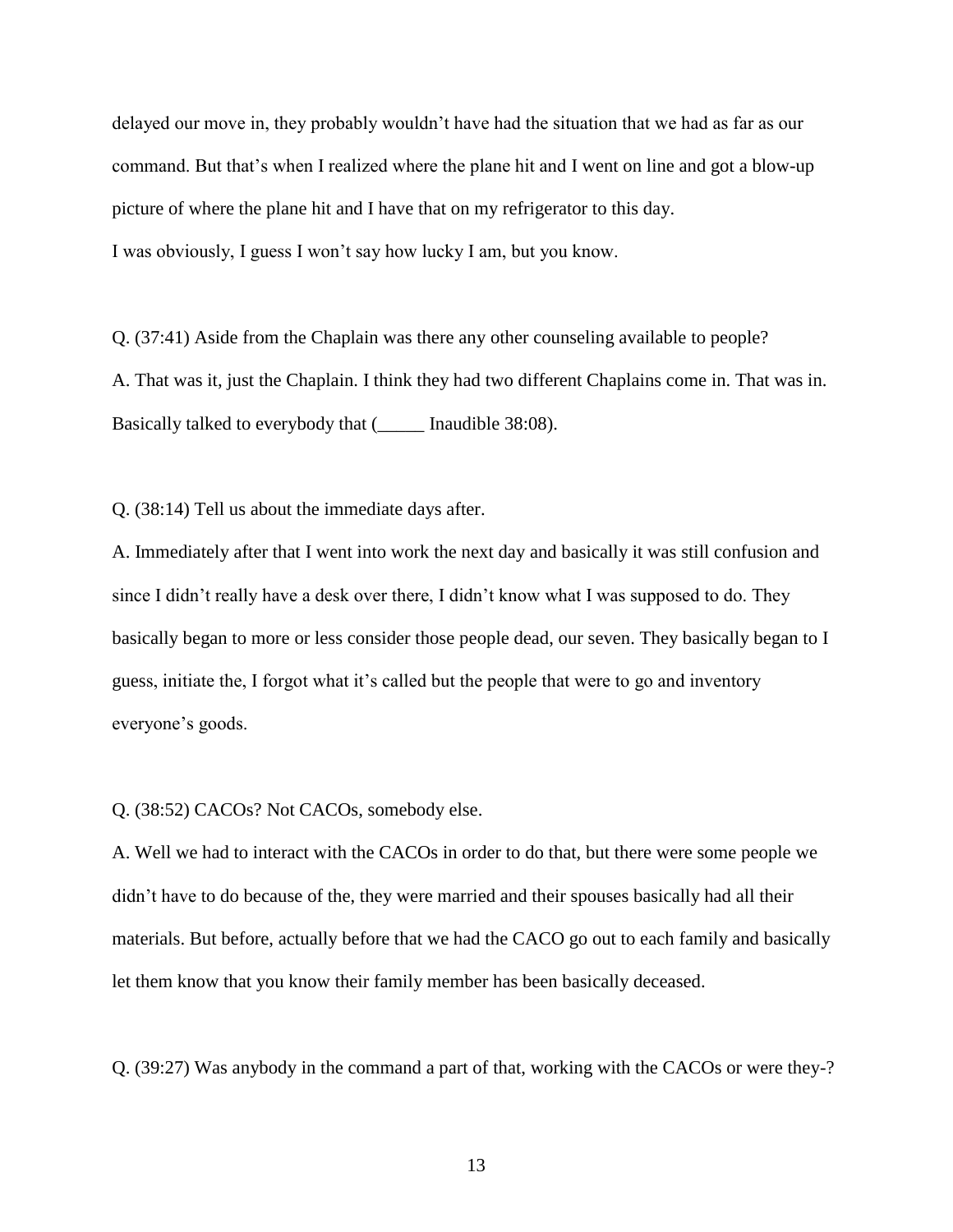A. Yes, mostly our senior officers. We had our CO, our LIEUTENANT COMMANDER DAVIS, and there was an occasion where I had to go as I guess it was a follow-up to MR. WOODS house with his family and basically with the CACO and just let them know, actually it was a CACO and a command member that went to each person's house to let them know, because I guess it was because they didn't want the CACO you know not to actually know the person that went. If you understand what I mean by that. They wanted someone from the command there also, as you know, "OK, he knew my," I guess wife or husband, or you know brother or sister, you know. So it was like Ok I had to do that only one time and that was for MR. WOODS, which it was – I wasn't scared. I didn't know how they would react because I never did anything like this before. I never had to, "Ok you're family member's not living anymore." You know, that was kind of hard for me, but.

### Q. (40:44) At what point did you do that? Why was that?

A. It had to be, I think it had to be like the next week, the week after, because they, we didn't hear anything that they were alive so it was basically known that they were deceased. And I don't think they found any survivors, except for the people that escaped, but after they put the fires out I don't think there were any survivors after that.

Then after that, that's when I found out that I would be you know doing inventory of this guys belongings, PETTY OFFICER YOKUM's. I really didn't want to do that, because I felt odd being in a dead person's house, you know. Basically collecting their gear and basically sending it to their family. I didn't like that at all. I got volunteered for that so I know if I'd had the choice, I wouldn't have done it.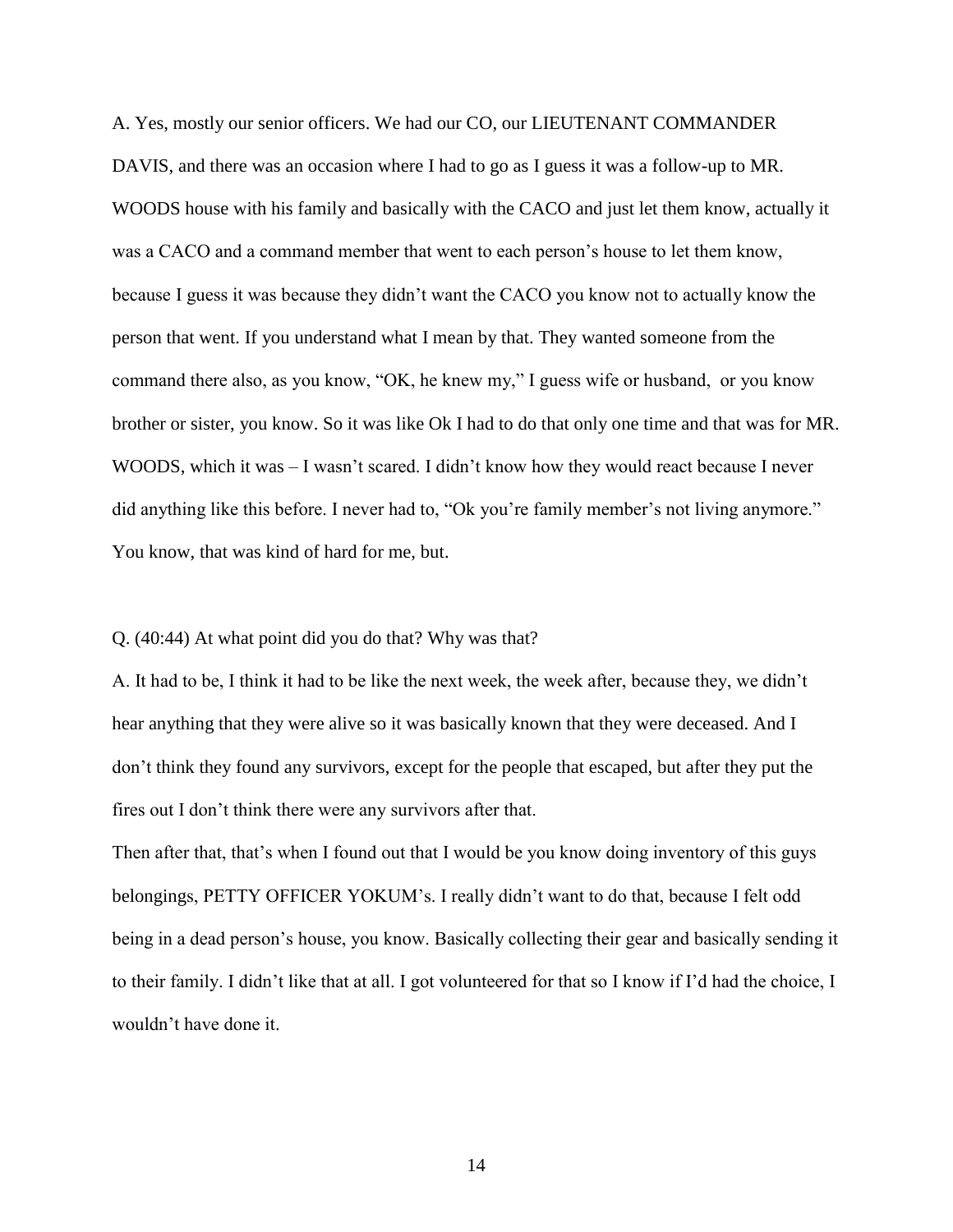You find out a lot about a person in their belongings, you know. A lot of stuff, he had a lot of clothes. Had to basically clean up after the person. You know, that morning they didn't know they were going to die. So you know, they had all their, they still had dishes in the sink, and food in the refrigerator and all that stuff.

Q. (42:10) And you were the first one to go back in there?

A. In was me and PETTY OFFICER MC CREA who ended up doing it, and then we had the movers come in and it was kind of hard.

Q. So not everybody had that. Sometimes the families would do that?

A. What the inventory?

Q. Right.

A. Well they didn't really have to do an inventory, because it was their belongings.

Q. (42:44) Right, so these were only  $-$ 

Q. The single people?

Q. Single people that didn't have family in the immediate area?

A. Right.

Q. (42:52) And where would that have been sent? Where were the things sent?

A. Well, PETTY OFFICER YOKUM's stuff was sent to his parent's house in Louisiana.

Basically it went to, we had one, her, that was PETTY OFFICER BARNES, her parents were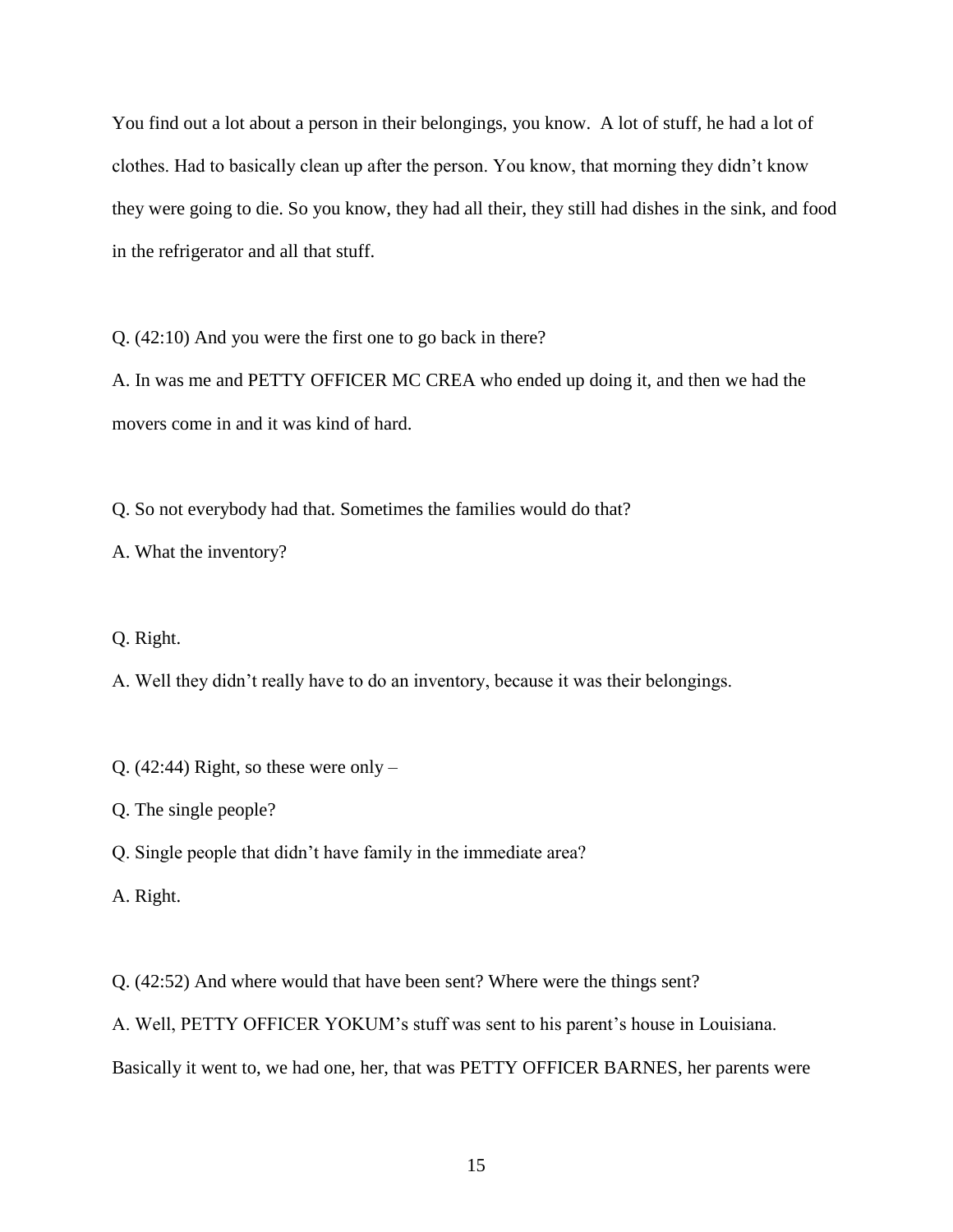separated, or divorced or something like that and they basically were I guess, trying to figure out who gets what. So I didn't have to deal with that, luckily. There were also cases where they hadn't received their stuff, received the deceased materials after a long time, so you know, we had to work with that. People trying to get their, I guess their SGLI allowance money, and it was kind of hectic trying to deal with it, but then it settled down a lot since then, not as stressful.

### Q. (43:49) Where did MR. WOOD's stuff go?

A. Well, he lived in down in Patuxent River (MD), so the only thing that we had to get from his was I guess his wife came up to get his car that was still in the parking lot. That was the only thing.

I also worked with shipping PETTY OFFICER BURFORD's car back to North Carolina, where he's from. So we he to clean out his car and basically inventory that too. Take away the parking passes. Turn them back into the proper authorities.

Q, (44:31) How long was it before all that was finished up?

A. As far as sending it? I would say by October. It was all finished by October.

Q. (44:58) And then did the funerals and the memorials start?

A. Yeah, we had one basic Command memorial at the Women's Memorial in Arlington, and that was, it was very heartwarming. We had our YN that was over at the Navy Yard was on the phone with PETTY OFFICER BARNES when the plane hit.

Q. (45:22) When it hit?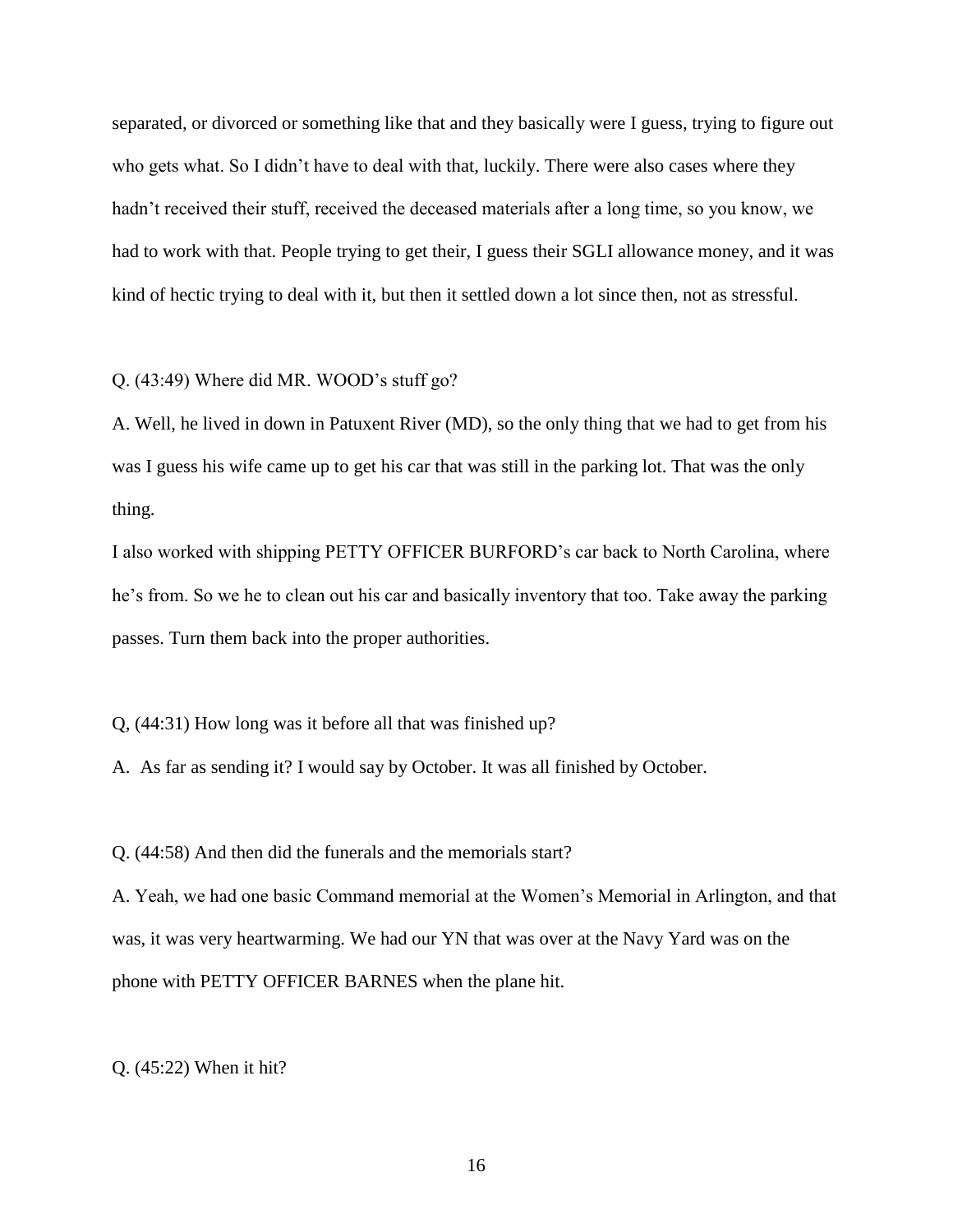A. She's just, she transferred in December to Jacksonville, but she said she was on the phone with her when the plane hit. That was like (big breathe) hummm. I'm sure she didn't know what happened. It's kind of sad. These people had no idea what happened. I'm sure they did, I think. Some of them from what I hear was watching the television in the Command Center that was talking about the Trade Center, and I still wonder what they were doing when it actually hit.

Q. (46:18) For the items that you lost, were you reimbursed for those?

A. Yes I was.

Q, How did that work?

A. Well, what you had to do basically if you lost anything you would have to basically identify it and basically submit I guess a price, what it's worth. And submit it to the claims office and I had to really, I took a long time to do that because I wanted to make sure I could remember everything that I had lost. Because I had forgotten that I had lost this jacket, so I had to put that down. I was trying to remember a lot of stuff. I know I lost, I got reimbursed like \$450 worth of items. I had a Palm Pilot and some civilian clothes. There was some things I couldn't possibly get back, like all my legal officer files and my, we had lost a camera, a Command camera, and film, and so. I did get reimbursed for my items. Actually I got it back in, I filed it in January so I got it back in February.

Q. (47:28) Pretty quick turnaround.

A. Yeah. pretty much, because they, basically they go over and make sure that you're supposed to have that item at work or whatever your trying to make a \_\_\_\_\_\_ with.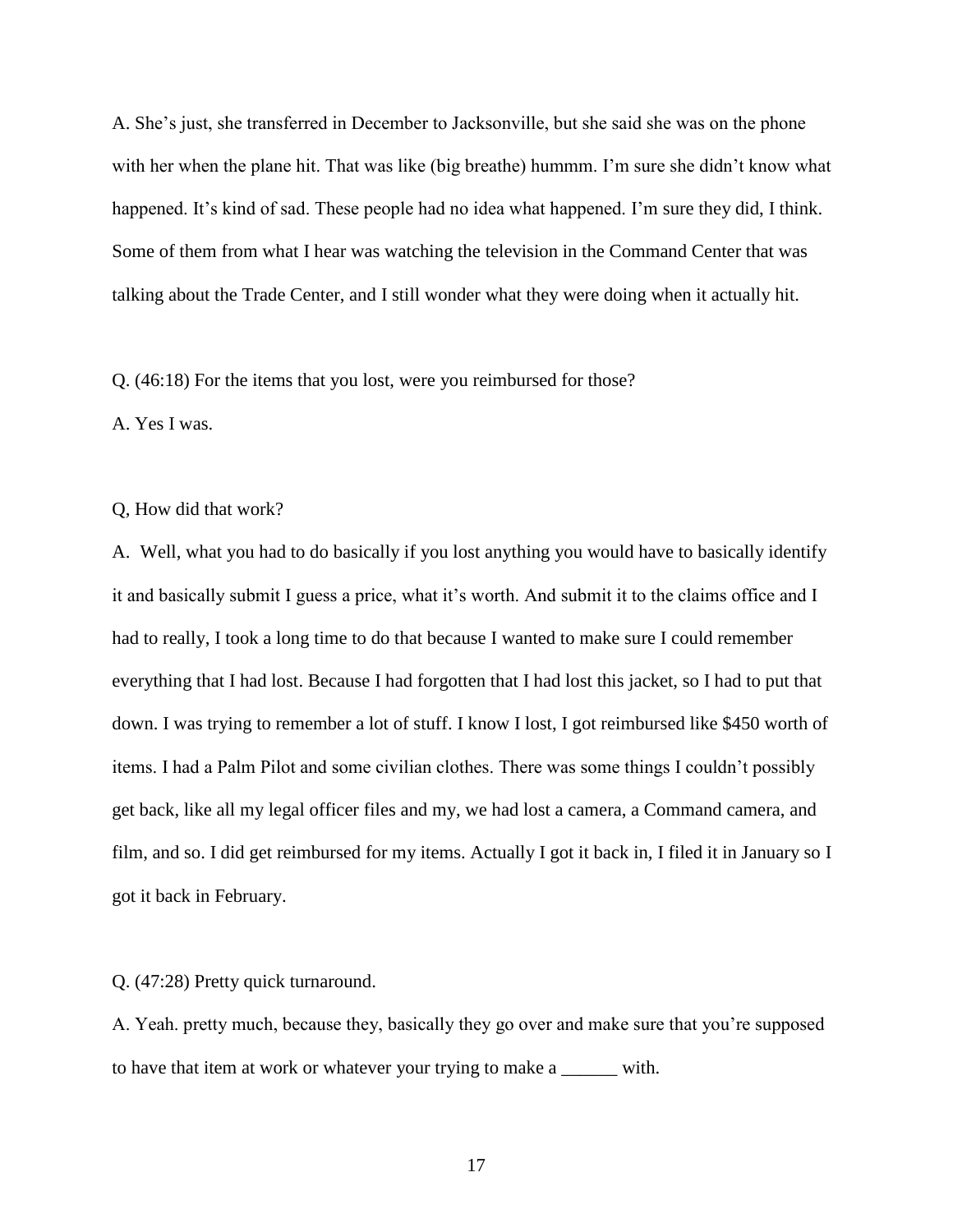Q. (47:44) Who was that filed with? Who paid that? Do you remember?

A. No, I do not remember. I can –

Q. (47:53) It's a government entity. I saw the reimbursement form. Any other vignettes or stories about others that were involved that you can relate to us, that you've heard?

A. Well there was another ET that was, that my ETs knew of. He didn't work for our command, but he worked for another Command and from what I heard, when the plane hit he was on the toilet and got knocked off the toilet and was sent like maybe ten, fifteen feet from where he was when the tragedy happened.

We had a guy, MR. WATKINS over at the, well he's at the Pentagon. MR. WOODS had called him to come down to talk to him and I guess, luckily for him he stopped to use the head before he came down and I don't know exactly where he was, but he I guess he had just missed it. He's still alive I know. Those are the only ones that I could think of.

Like I said PETTY OFFICER HARDIMAN went to take a smoke break just minutes before it happened.

Q. (49:17) Is she the person who was trying to quit smoking?

A. I'm not sure. I'm sure she, I know they have you know, they try to get everybody to stop smoking. So I know they have the cessation classes or whatever. I'm sure she, I don't know if she'll stop now.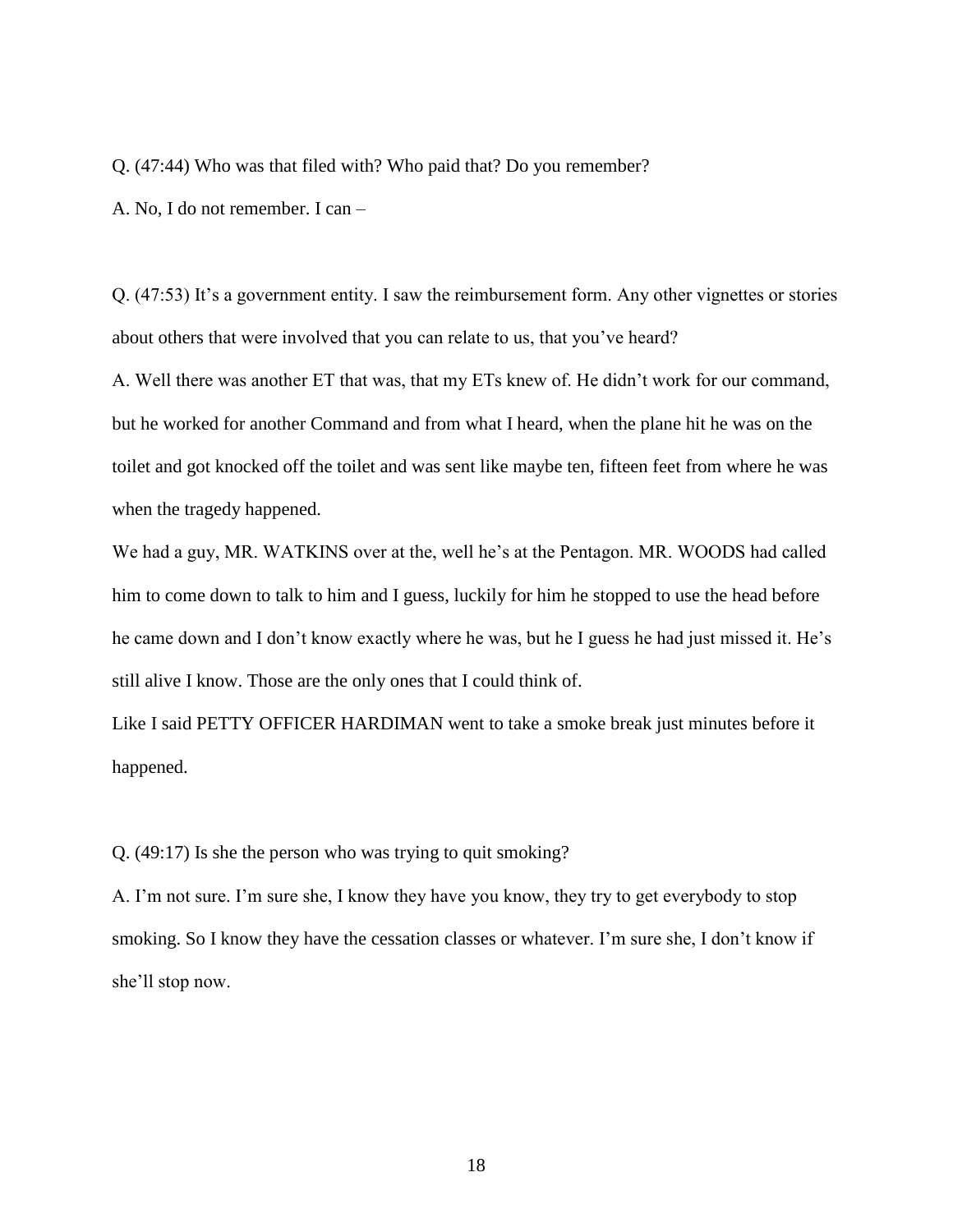Q. (49:35) We heard about somebody who was trying to quit smoking and was taking a smoke break and now they say they'll never quit.

Q. (49:43) Tell us about the individuals you listed, tell us just briefly what each one did.

A. PETTY OFFICER BARNES, she was basically our Yeoman. She was our administrative, I guess, won't say leader, but she basically handled all our admin problems, situations, whatever. She went and got us our badges, our parking passes and she basically ran with our plan of the week. She'd run that.

PETTY OFFICER YOKUM, he was our Training Officer, or our Training PO for OPNAV TCC. He basically was, you know the one responsible for making sure everybody got their training done and that they submitted their reports.

MR. WOODS, he was basically the AOIC at the time. He was the assistant to LIEUTENANT COMMADNER DAVIS. He basically, he was the one that, I won't say called the shots, but he knew what was going on and what should happen, as far as, because he was the main one that helped us with our move down to our new space, and getting all of our equipment set up so that we could have connections.

PETTY OFFICER BISHUNDAT, he was the one that was working the phone switch, you know. People that wanted to connect via VSN or whatever from like overseas.

PETTY OFFICER CABALLERO, PETTY OFFICER BURFORD and PETTY OFFICER MOSS were our ETs. They basically worked the maintenance of the equipment for the CNO. So they worked for me, so that's what they did.

PETTY OFFICER CABALLERO also worked with the VTCs. He was the coordinator. He's the one set it up and made sure everything was working when the VTCs were to happen, and PETTY OFFICER BURFORD he was our Supply Petty Officer and also, I guess our Division Training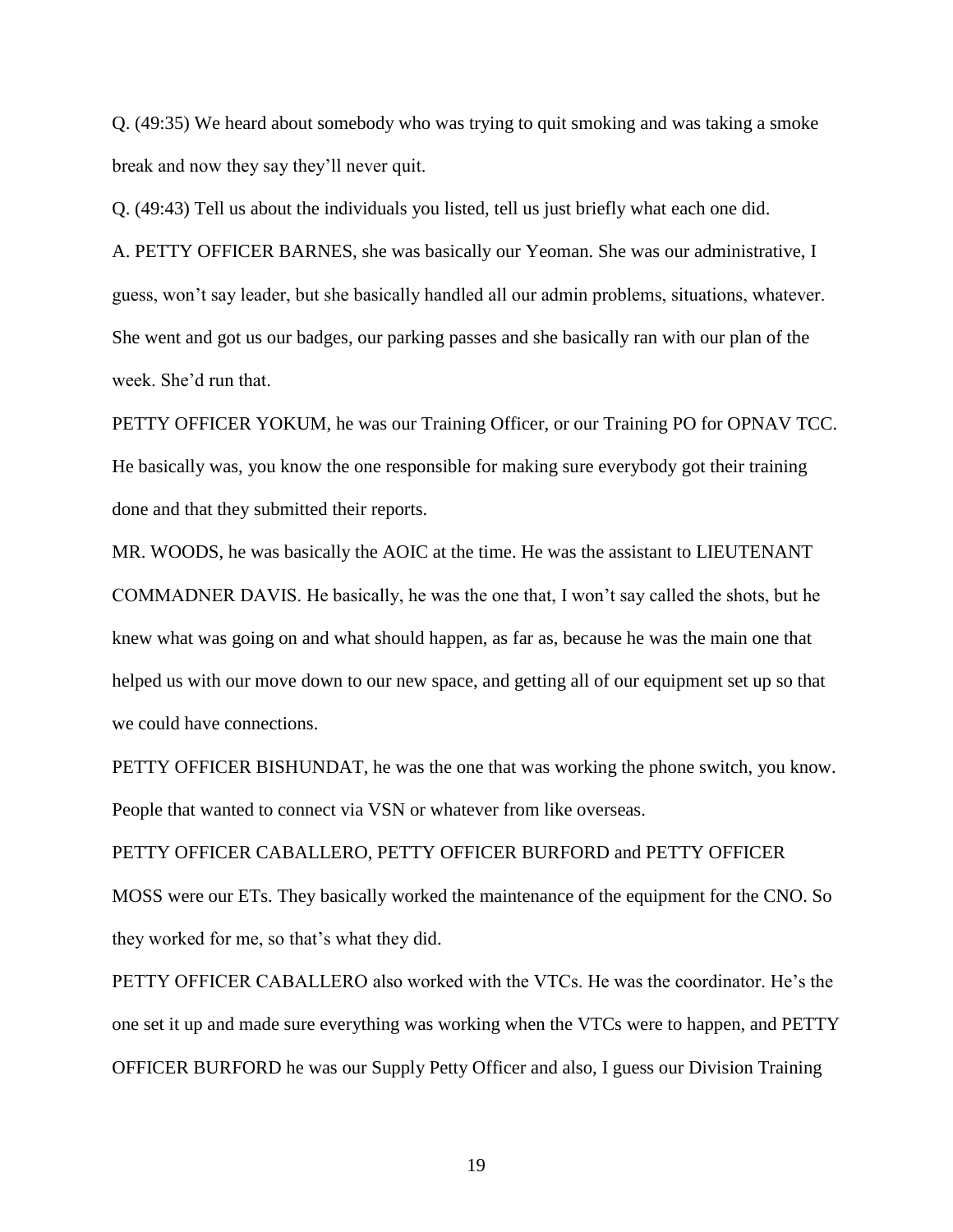Petty Officer. So he worked basically to get us our supplies and basically he helped develop our training plan so that you know when the test came up, everybody was prepared to take their test. PETTY OFFICER MOSS, he had just got there so we were basically in the process of training him to take over the Supply Petty Officer. He was going to be, I guess the LPO. No, he was going to be the Work Center Supervisor for the ETs over at the Pentagon, because we also have ETs over at the Navy Yard. At that time they were all together, but they since split because there was a lot of confusion with those. Me being their Division Officer I would have to work with both sets, and me being stationed over at the Pentagon was kind of you know, I would have to go over to the Navy Yard and then come back to the Pentagon and go back to the Navy Yard, just, and I didn't see it working, you know. There was no way that I could possibly you know evaluate someone that I don't see on a daily basis. They basically wanted me to go over there at least once a week to you know, solve any problems or just be their division officer. So now they've switched them to be under what we call N3, which is our communications people, because they basically work on an any type of maintenance or you know computer situations over at the Navy Yard, while our ETs work on situations basically dealing with the CNO and their equipment.

Q. (53:23) CNO and equipment, not just the Command Center.

A. Right, because the Command Center had their own ETs. Our ETs work basically for, see that's the problem I couldn't understand is, that they had ETs working for the Command Center, ETs working, well I'm now TCC, but they more or less collaborated together, so it was kind of difficult for me to understand why is there even an OPNAV TCC then if they basically deal with more or less the same things. I don't know.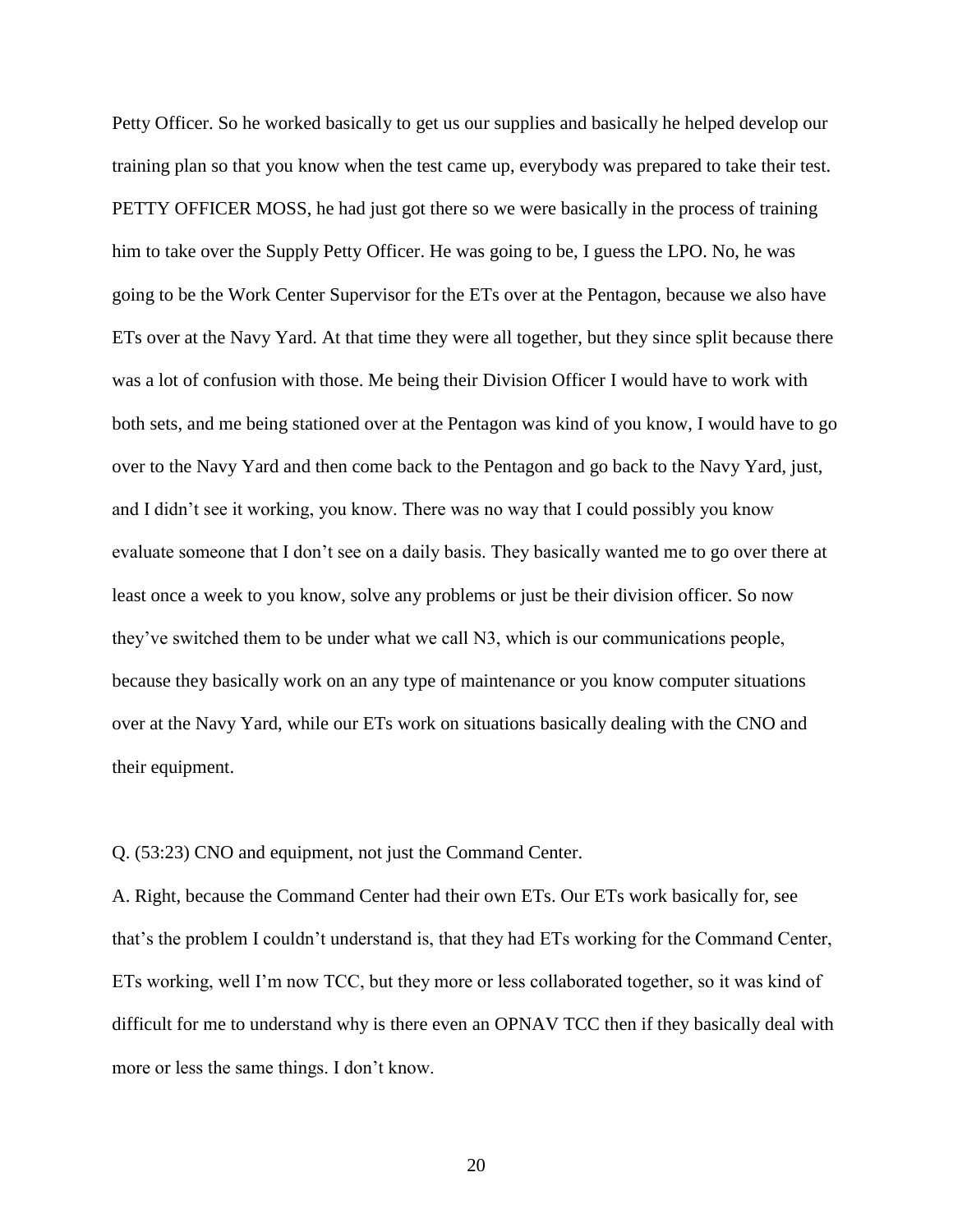Q. (53:51) The overall commands title is -?

A. Naval Computer and Telecommunications Station, Washington DC.

Q. (54:00) And the subset in the Pentagon is -?

A. Basically it's Chief of Naval Operations Telecommuncaitions Center.

Q. (54:11) And kind of in a couple of sentences or a paragraph, give us a description of the overall command.

A. Well, our function is basically message traffic for like seven hundred commands in the area. We basically, right now we're doing I guess, the DMS switchover from the Legacy applications. We are like a customer service as far as messages. Acutally both sides are.

Q. (55:51) How has the involvement of email shifted your all's responsibility and - ?

A. I think it's improved because it seems to be simpler using email than using regular message traffic. Because all you have to do is send an email. You know message traffic you have to draft it up and make sure it's in the proper format before you send it out.

Q. (55:13) Have there been discussions on how you all are going to play into that as far as your role?

A. I haven't heard anything about it. Right now I'm working in the Admin Department so I'm just a paper pusher more or less. I don't really read into the things I see.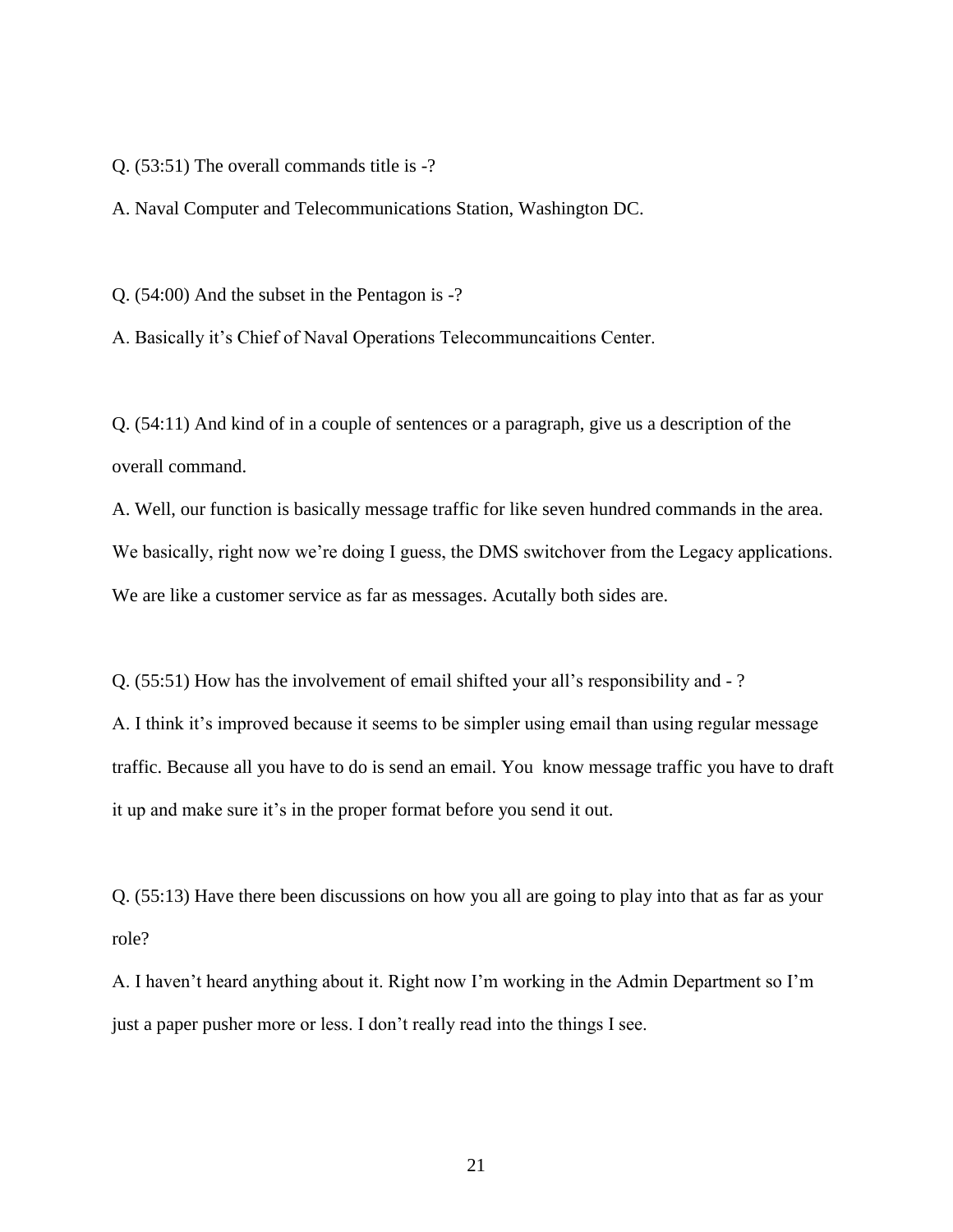Q. (55:34) Shift real quick for a minute. What about from your place of observation, how is leadership dealing with a loss like this, and to continue in their role and their function? What are some of the unique challenges? What are some of the lessons learned there from a young JO's perspective?

A. Well, our leadership more or less had to deal with the fact that since we don't have anymore people we had to get more people in, and that we were always trying to get more people in, because basically we're somewhat understaff. So it was like dealing with the same situation that we were dealing with before, but since this emergency came up, to me it seemed like we got more people in quicker than we would have if the situation didn't happen. Some of the things we learned from that as far as our people was that there was no way to get in contact with family members, like our parents or whatever, because on the page 2 there's no line item for a phone number. They've got the address, but what's an address without a phone number? You can't call nobody. What's you going to do, send them a letter? SO our CO basically made everyone update their page twos by including a phone number, which I think is a very good thing. Another thing that we learned was that I guess the CDO at the time went home, and left basically the CO and XO and our OIC there with out no one to task. So that was a big thing. That comes up at every CDO board, don't leave to go home during an emergency unless the CO or XO tell you to.

Those were the two major things that I saw. We also got I guess, an influx of reservists that came in just to assist us in the meantime until we got our new people more or less.

Q. (57:46) Anything else you want to add for the historical record? Before we ask you that, where do you go from here? What's next for –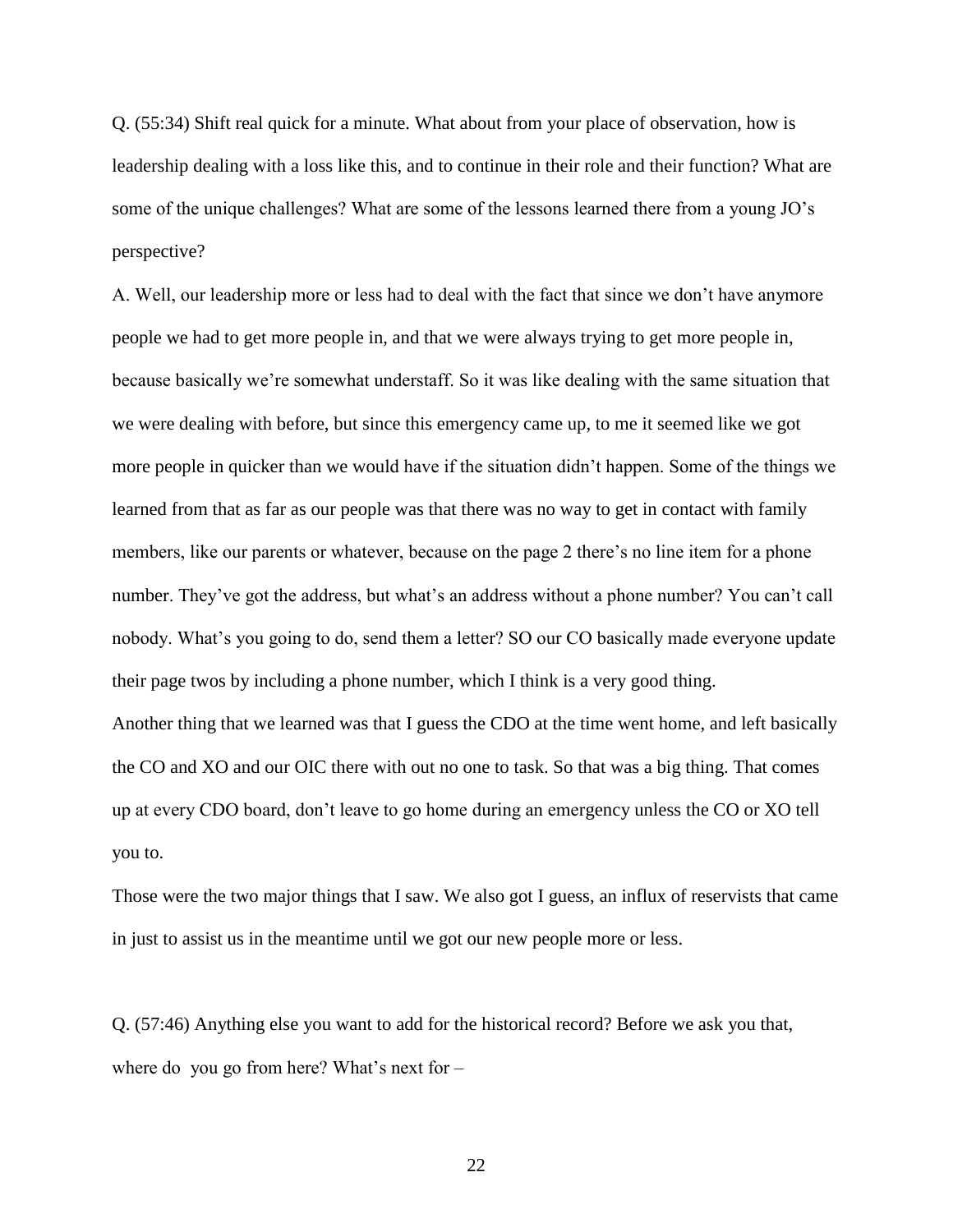A. For me next, I'm waiting on the O3 results to see whether or not I made Lieutenant. Since I got passed over previously, there's a chance that if I don't make it this time, then I would have to get out of the Navy. So, I'm hoping that the O3 results are positive for me, because I'm you know I like serving my country. I like being in the Navy. I like telling people I'm in the Navy and then get that surprised look. "Oh, really? How do you like it?"

I tell them what my experience has been. If not, if I don't make it, I'm in limbo. I don't know, I'm looking into, like we were talking on our way over here, I'm thinking about going into counseling or you know being a teacher's aide or something like that I've looked into the Troops, the Teacher's program and I like what they do. They help you become a teacher by basically paying for your, getting your classe so you can become certified. I'm also looking into government jobs. I wouldn't mind working for the government. They've treated me well so far. That's my outlook right now.

Q. (59:11) What's the biggest way this experinece has changed you?

A.I don't take life for granted. I'm thankful for every day that I have. I'm thankful that I have people that care for me enough to be concerned and call me and ask if I'm OK. I also have, I received a lot of phone calls from my friends to see if I was OK and stuff so it was like, "Yeah, I'm doing fine. I'm a little shook, but I'm doing OK."

Apparently I'm here for a reason so trying to make the best of it.

Q. (59:46) Do you have a hard time going back in the building?

A. No, I was acutally over there last week to get a new badge.